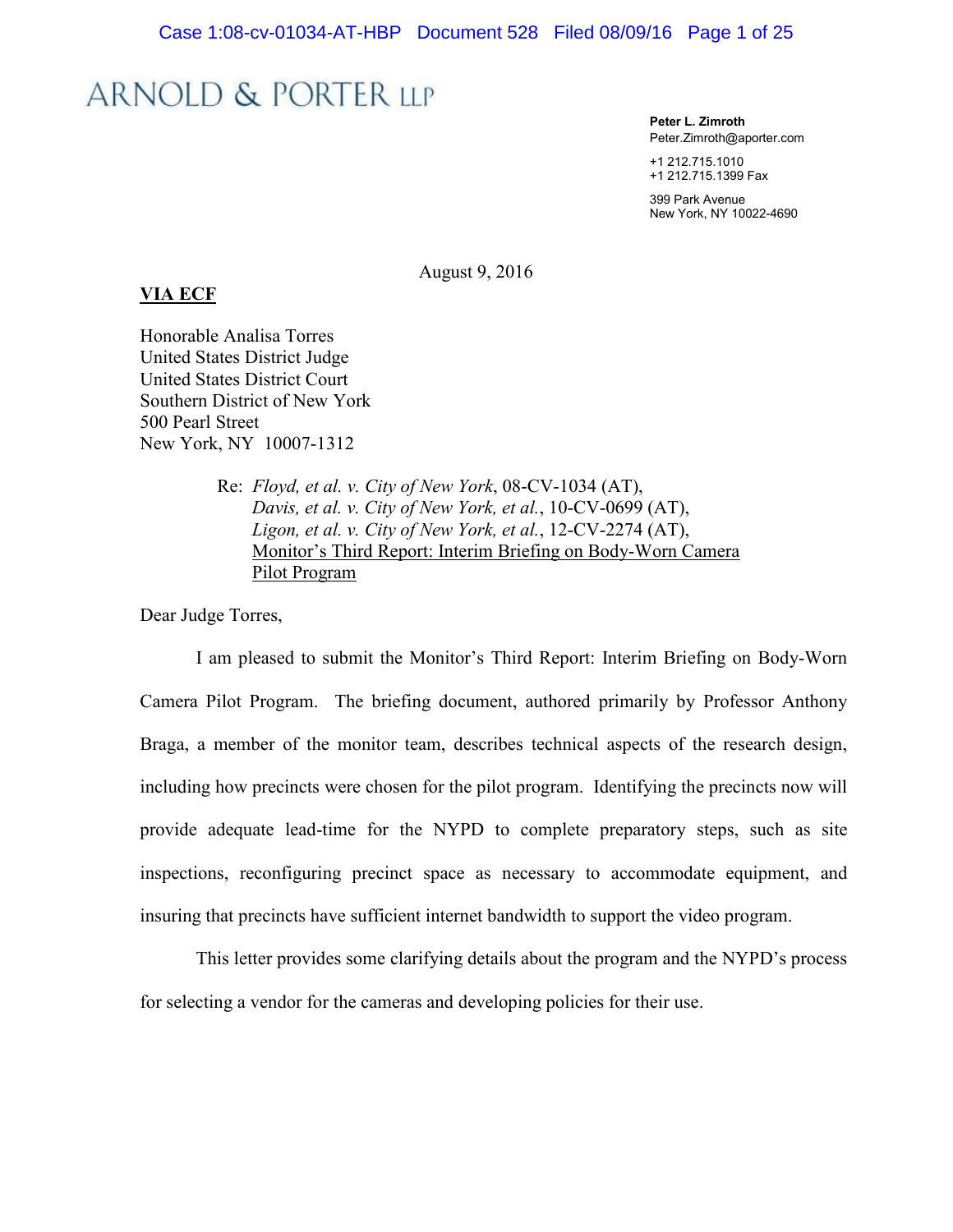Honorable Analisa Torres August 9, 2016 Page 2

#### *Background*

In its Remedies Opinion and Order dated August 12, 2013, the court directed that the NYPD "institute a pilot project in which body-worn cameras will be worn for a one-year period." *Floyd v. City of New York*, 959 F. Supp. 2d 668, 685 (S.D.N.Y. 2013). The court noted the potential benefits of outfitting NYPD officers with body-worn cameras (BWCs). Those potential benefits include: creating objective records of stop encounters; encouraging lawful and respectful police-citizen interactions when both parties know exchanges are recorded; alleviating mistrust between the NYPD and the public; and offering a way to substantiate whether officers have been wrongly or rightly accused of misconduct. The point of the pilot is to provide the public, the NYPD, and the court with pertinent data to analyze those possible gains. Under the order, the monitor is required to establish procedures for, among other things, assessing the effectiveness of BWCs in reducing unconstitutional stops and frisks and, at the end of the one-year pilot, determining whether "the benefits of the cameras outweigh their financial, administrative, and other costs." *Id*.

The monitor team has been working with the NYPD and plaintiffs to plan a pilot randomized controlled trial that will provide data necessary to evaluate the impact cameras have on the behavior of officers and civilians. Under the plan, the NYPD will deploy approximately 1,000 cameras, with about 50 cameras in each of 20 precincts. The activities of officers wearing BWCs will be compared to those of officers with similar assignments in 20 control precincts.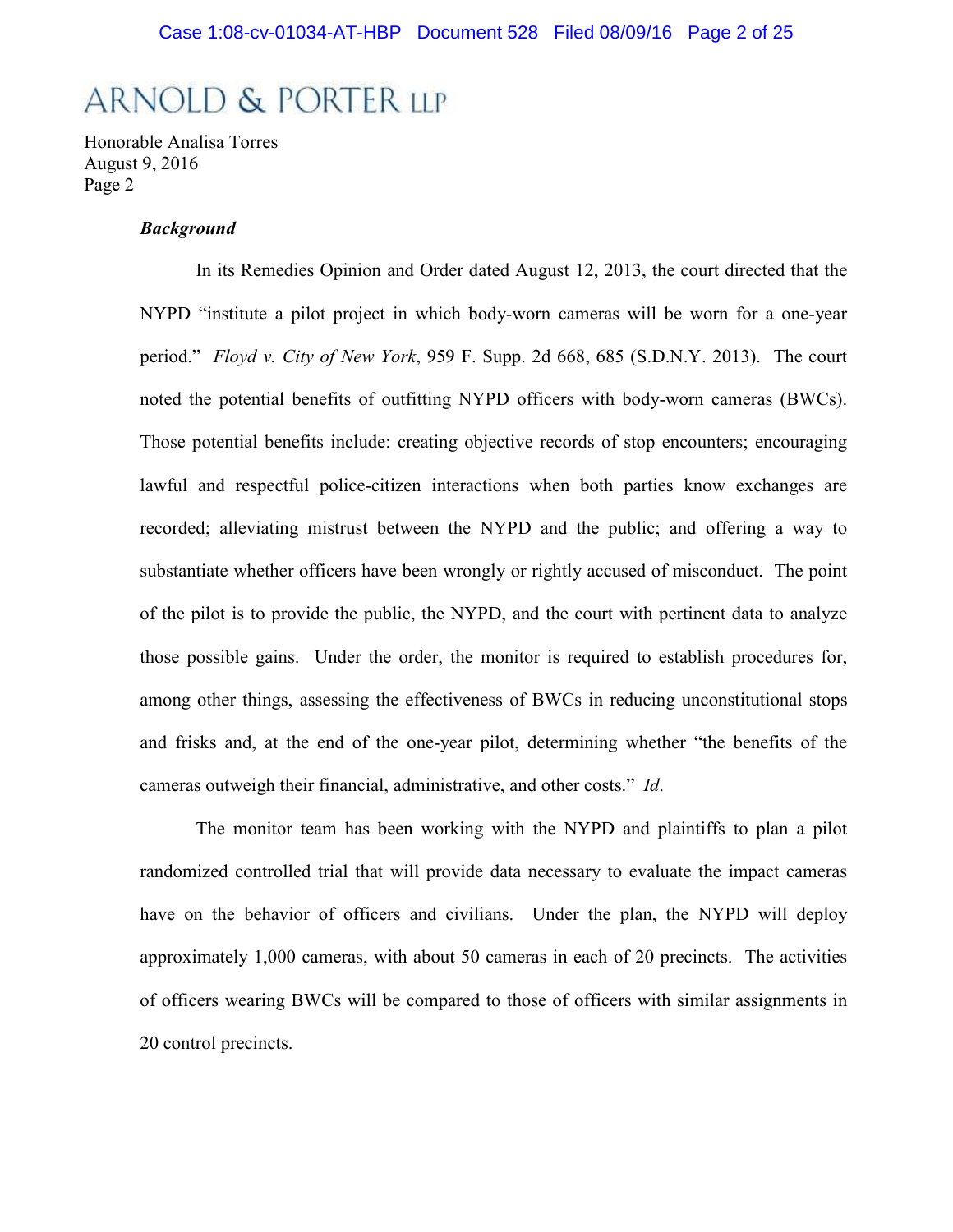Honorable Analisa Torres August 9, 2016 Page 3

#### **Public and Officer Input on BWC Policies**

As our prior reports recounted, the Department conducted a small voluntary pilot program beginning in December 2014 in which 54 officers in five precincts and one Housing Police Service Area (PSA) volunteered to wear BWCs. The trial, which ended on March 31, 2016, was intended to test BWC equipment, enhance understand of the information technology infrastructure necessary to support BWCs, and gain some insight on matters of policy and practical implementation. This effort, it should be noted, is separate from the larger one-year BWC pilot program and monitor evaluation required by the court and the parties' agreement—the subject of this letter and the related Interim Briefing.

In preparation for the larger court-ordered pilot, the Department met with many stakeholders to obtain feedback on its proposed BWC policy, consulting representatives from local elected officials, district attorneys' offices, defense bar organizations, victims' advocacy groups, civil liberties organizations, and police reform advocacy groups. The monitor team attended most of these meetings. The NYPD also shared drafts of the proposed BWC policy with representatives of its five unions.

After this initial outreach, the Department worked with the Policing Project at the NYU School of Law, NYU's Marron Institute, the plaintiffs, and the monitor team to obtain input about proposed policies from members of the public and NYPD officers.

On June 29, 2016, the NYPD posted online its proposed BWC policy, a brief fact sheet, and a survey for interested individuals to fill out online to register their views. Among other issues, the survey asks questions about when cameras should be turned on and off, how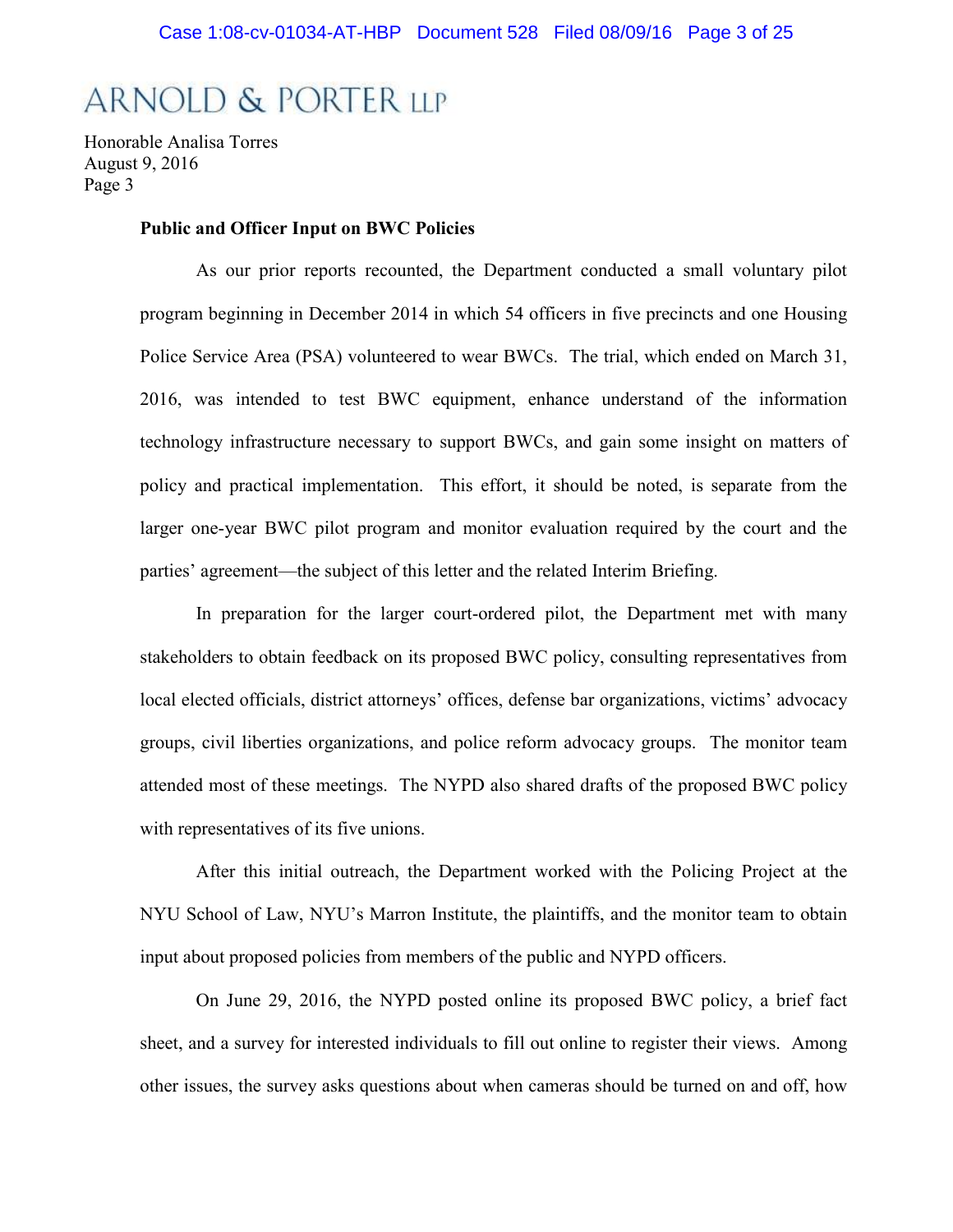Honorable Analisa Torres August 9, 2016 Page 4

> long video footage should be kept, and the circumstances under which footage should be released to the public. The proposed policy, the comment portal, and the questionnaire were posted at: http://www.nypdbodycameras.org/. A similar survey was sent to all members of the service. The comment period closed on August 7, 2016.

> Even though these surveys cannot be scientifically validated (because there is no way to ensure the respondents are representative of the City's population), the Department believes it can learn from them. At the end of the process, the Policing Project will prepare a report for the NYPD summarizing the feedback from the public survey, and the Marron Institute will do the same for the survey of NYPD officers. The NYPD then will prepare a public document, responding to comments and explaining its reasons for accepting or rejecting proposed changes. Once the Department considers the surveys and finalizes its proposed policies, they will be submitted for approval by the monitor and the court.

> The court's primary focus in ordering the pilot program was to reduce unconstitutional stops and frisks. But as the monitor team, the NYPD, and the other parties recognized, it made sense to design the court-ordered pilot to allow the Department and the public to learn about additional issues arising from a wider deployment of cameras. As a result, some of the policies and procedures ultimately proposed by the Department will fall within the monitor's assigned area of responsibility and some will not. Thus, on some issues, the monitor will have a deciding voice, and on others, the Department's preferences will receive more deference. To the extent that there are grey areas where it is not clear whether a proposed policy is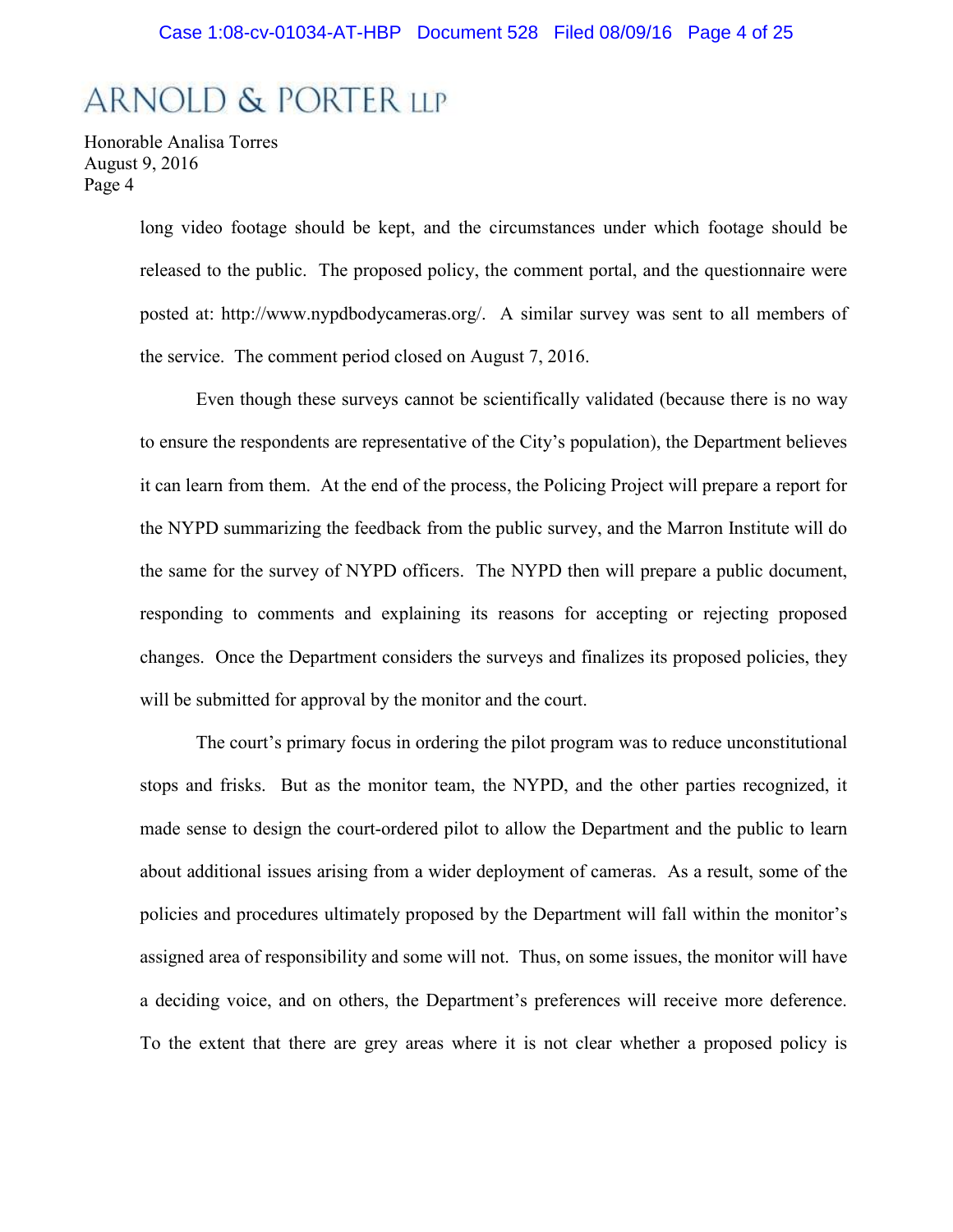Honorable Analisa Torres August 9, 2016 Page 5

> covered by the court order, they will be discussed and resolved as they arise after discussion with the parties.

#### *BWC Procurement*

The BWC procurement process is taking longer than the NYPD initially anticipated. The Department currently foresees choosing a vendor in mid- to late August 2016. It then estimates an additional four to six months before a contract is officially registered. I am attaching as Attachment A the Department's written explanation of these estimates. Once a contract is in place, delivery will not be instant, as the vendor will have to prepare and deliver cameras and software to meet NYPD specifications.

In addition to choosing a vendor, completing the contracting process, and finalizing a BWC policy, the Department also will need to draft training materials for the officers who will be wearing the cameras and their supervisors, and for the maintenance of the cameras and the footage. Training sessions will then need to be provided, overall implementation plans devised, and auditing procedures created to track compliance with the BWC policies.

The parties understand the importance of getting the pilot program underway and are committed to moving expeditiously once a vendor is chosen.

> Respectfully submitted, */s/ Peter L. Zimroth* Peter L. Zimroth Monitor

#### Attachments:

(A) NYPD Description of Procurement Process for BWCs, submitted July 18, 2016 (B) Monitor's Third Report: Interim Briefing on Body-Worn Camera Pilot Program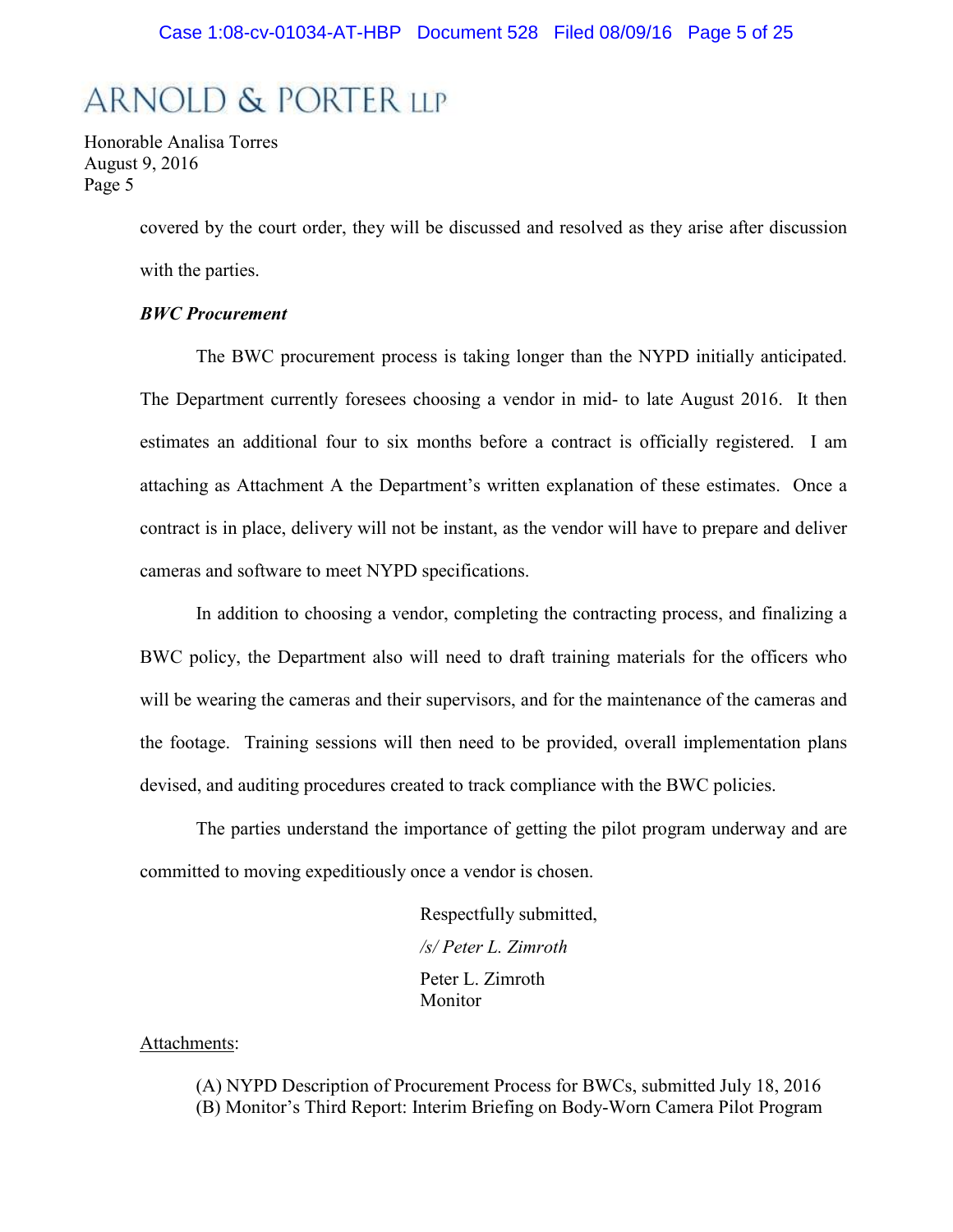Case 1:08-cv-01034-AT-HBP Document 528 Filed 08/09/16 Page 6 of 25

# **Attachment A**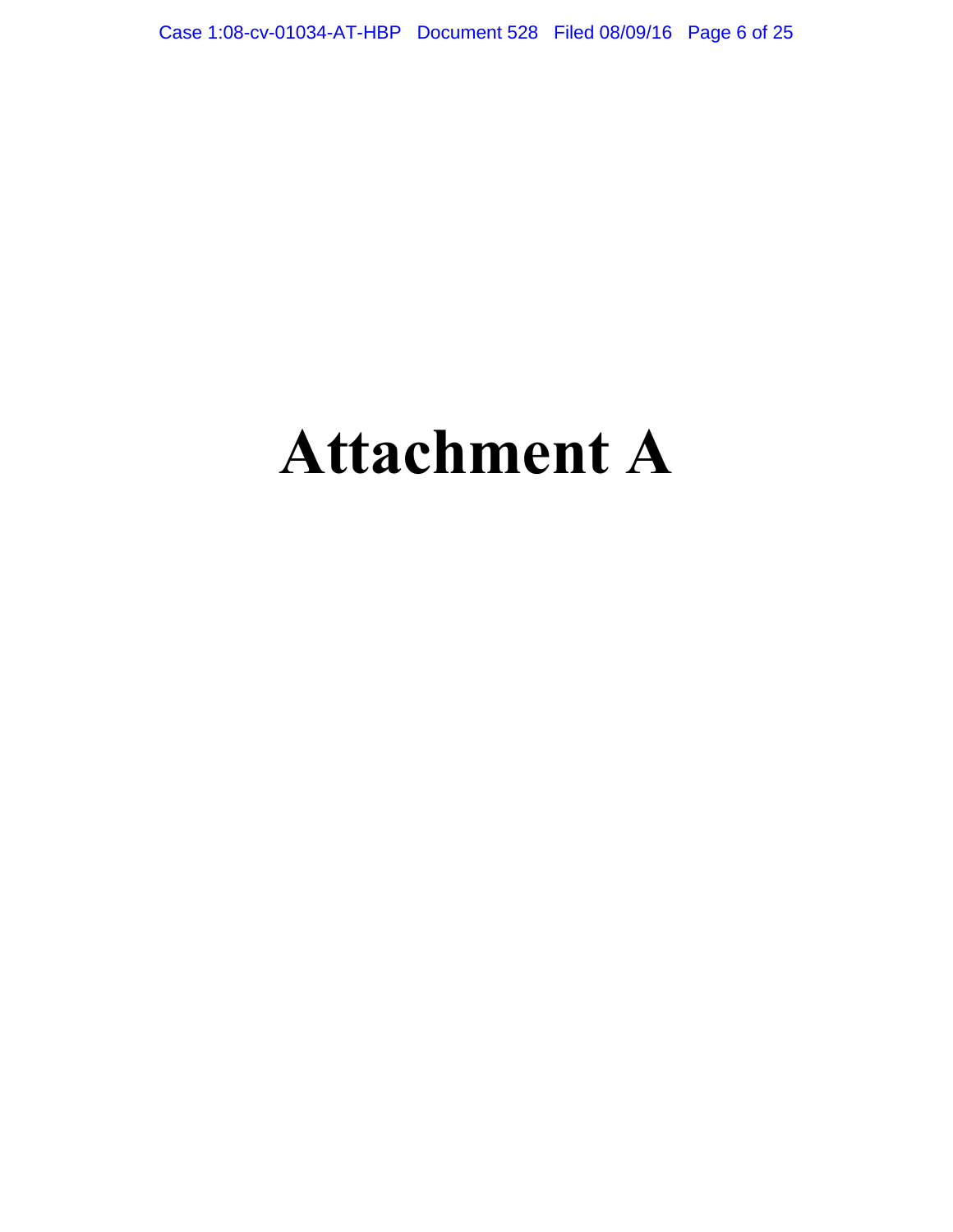#### **ATTACHMENT A**

### **NYPD Description of Procurement Process for Body-Worn Cameras, submitted July 18, 2016**

The City's procurement process to acquire body-worn cameras ("BWCs") for the second pilot project is progressing. More than 50 technical proposals were received in September 2015. While the typical timeline from that point until registration of the contract is 6-9 months, this procurement has been unusual in several respects. First, the number of technical proposals was significantly greater than expected. This is likely due to the fact that BWCs have become a product that many companies are seeking to manufacture and/or sell. Given the complex issues surrounding the information technology component of the solicitation (e.g. data storage), each proposal took significantly longer to review than anticipated. It was also necessary to conduct demonstrations of the BWCs in order to ensure that the solutions met the NYPD's requirements. Second, BWCs are a rapidly evolving market with new technologies and capabilities being introduced constantly. The procurement rules require that all capabilities that NYPD intends to utilize be contemplated in the procurement documents (including the solicitation, technical proposal, and price proposal) as the scope of the agreement cannot be expanded once this process is completed. The term of the contract will be for several years; therefore, NYPD has had to consider all potential, future needs when evaluating the proposals. It should also be noted that the pricing component of this solicitation has also been very complex. Due to the complex and new nature of this procurement, it has taken a significant amount of time to make sure that the NYPD (1) gets pricing applications from the finalist vendors that completely meets the NYPD's needs and (2) gets pricing applications from the finalists which are readily comparable on a fair "apples to apples" basis.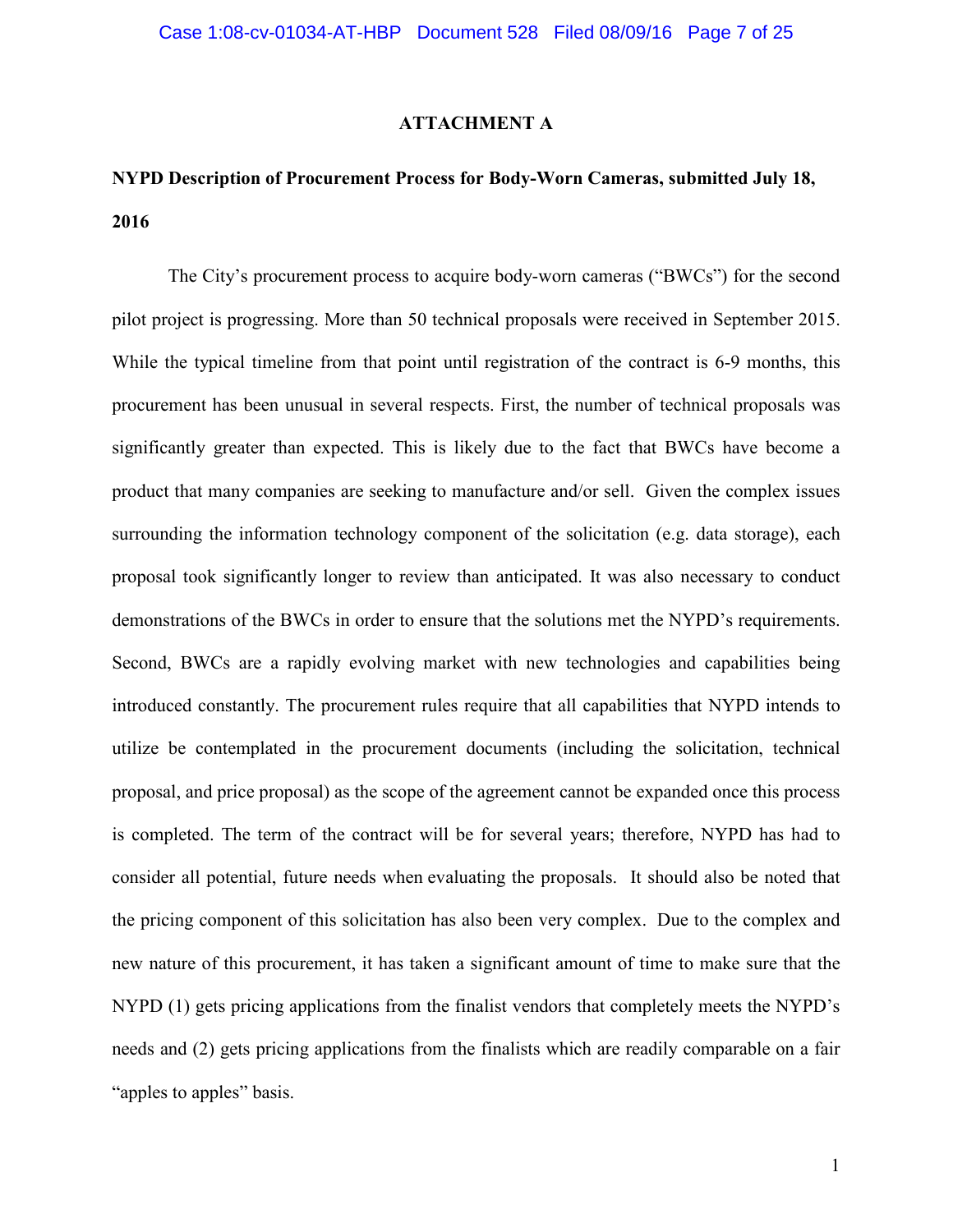#### Case 1:08-cv-01034-AT-HBP Document 528 Filed 08/09/16 Page 8 of 25

Finally, the NYPD's BWC program has received national attention. NYPD holds itself to the highest standards of integrity with respect to the procurement process. Thus, it has been critical that we proceed prudently and give appropriate attention and consideration to each of the vendors seeking to do business with us. We also have a fiscal responsibility to the citizens of New York City to enter into a cost-effective agreement and have to review vendors' pricing models with that responsibility in mind.

NYPD anticipates making a vendor selection in the coming weeks. Once a selection is made, the contract must be negotiated, drafted, and executed. The City procurement rules also require oversight approvals of the recommended award by numerous entities including: the Law Department, Mayor's Office of Contract Services, Mayor's Office of Management and Budget, Department of Investigation, Deputy Mayor, Financial Control Board, and the Comptroller's office. In addition, a public hearing must be held to give notice of the intended award. Many of these approvals are contingent on one another and must be conducted in a linear fashion. Thus, a realistic estimate of the timeline from selection to registration is 4-6 months.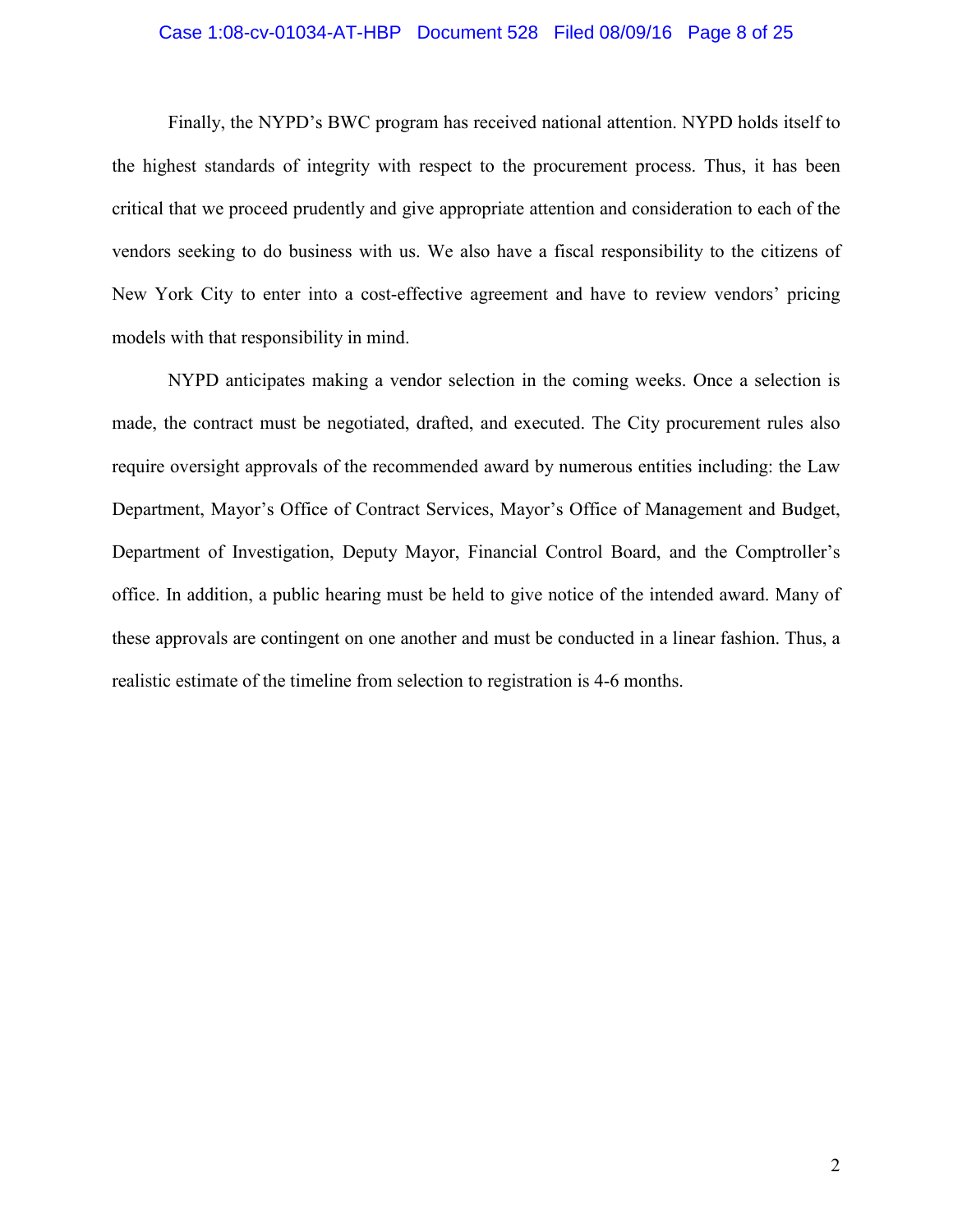Case 1:08-cv-01034-AT-HBP Document 528 Filed 08/09/16 Page 9 of 25

# **Attachment B**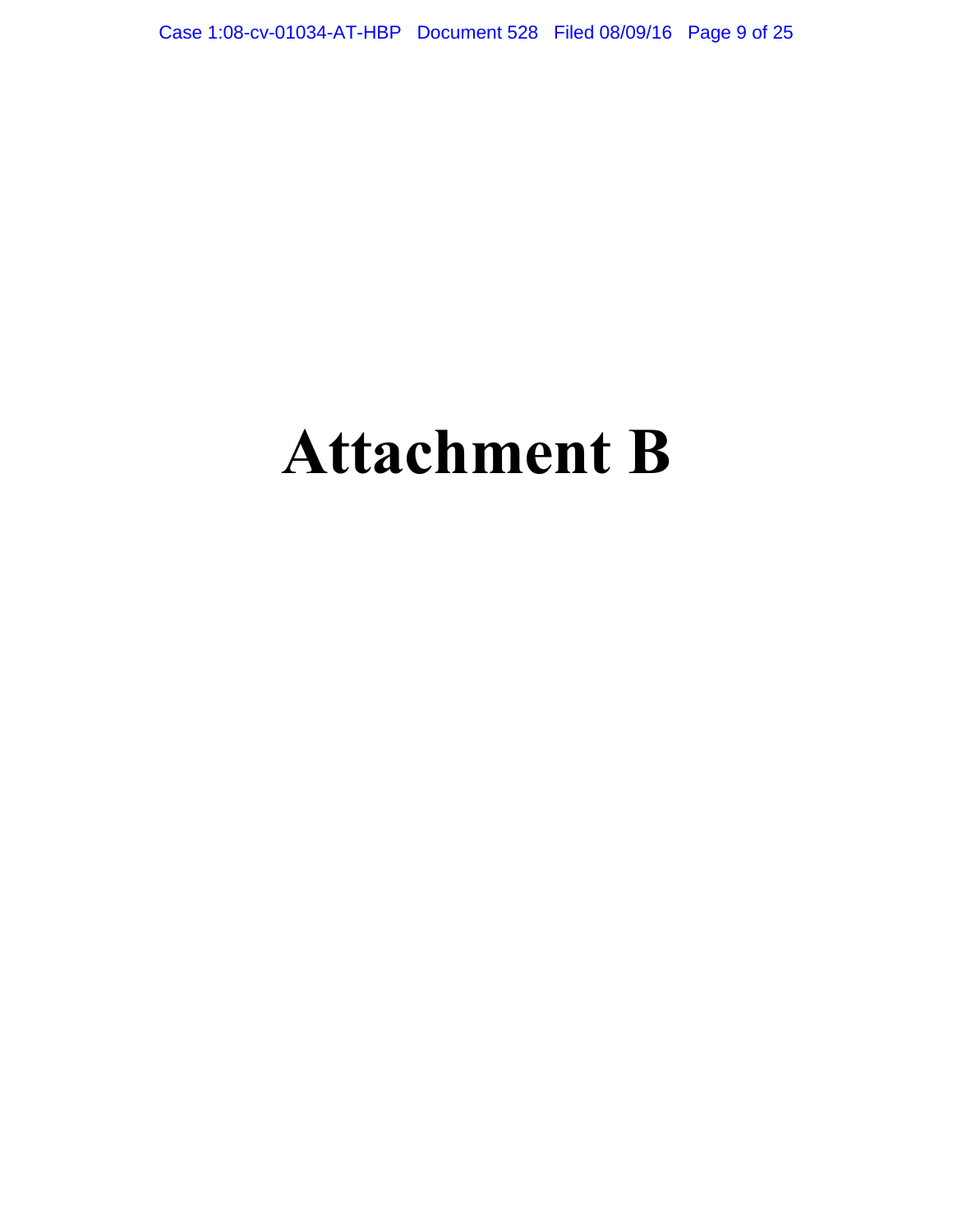## **Third Report of the Independent Monitor**

## **Interim Briefing on Body–Worn Camera Pilot Program**

**Peter L. Zimroth**

**August 9, 2016**

*Floyd, et al. v. City of New York Ligon, et al. v. City of New York, et al. Davis, et al. v. City of New York, et al.*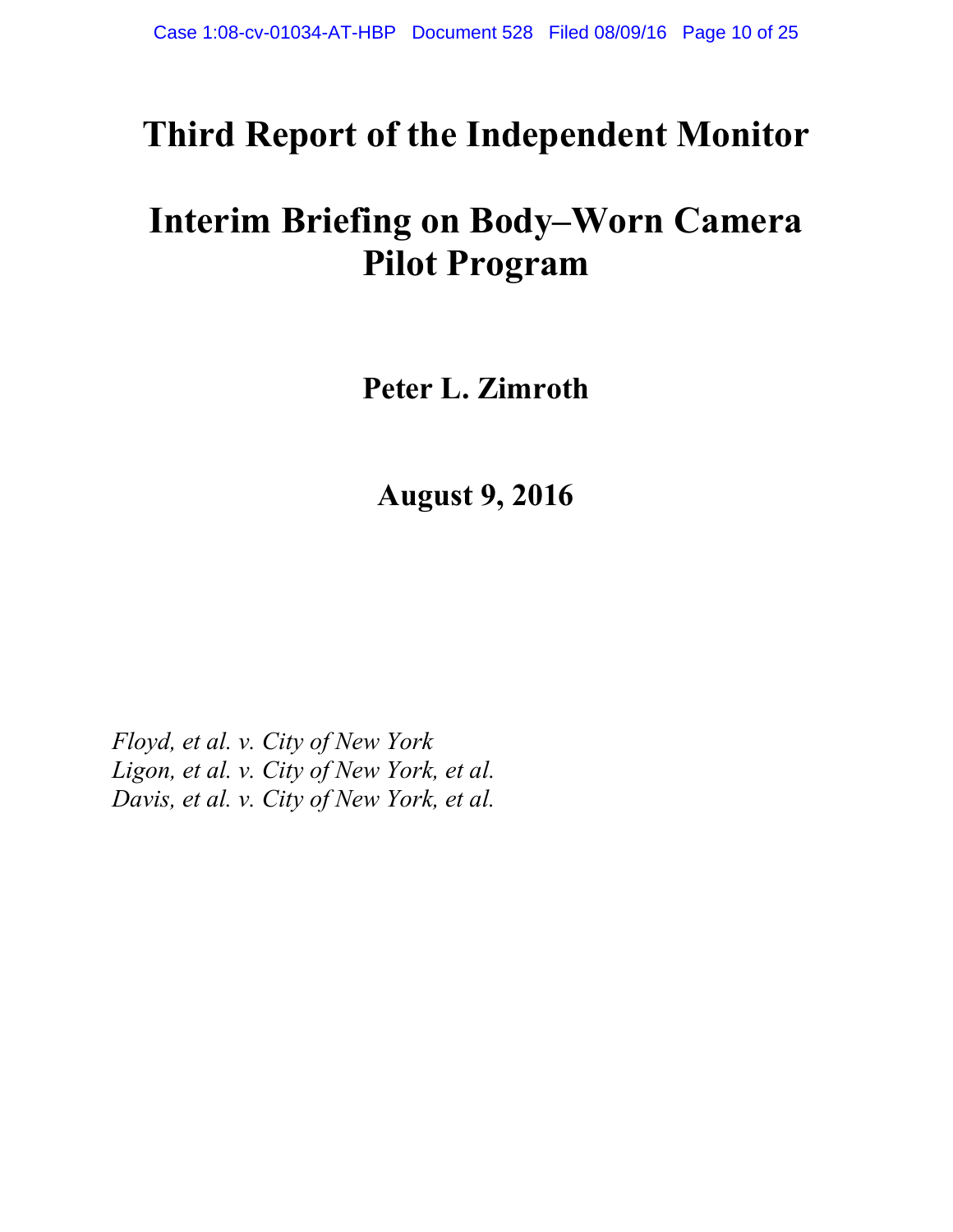### **MONITOR TEAM**

Peter L. Zimroth Monitor

Richard Jerome Deputy Monitor

Anthony A. Braga

Edward Davis

Jennifer Eberhardt

John MacDonald

James McCabe

Jane Perlov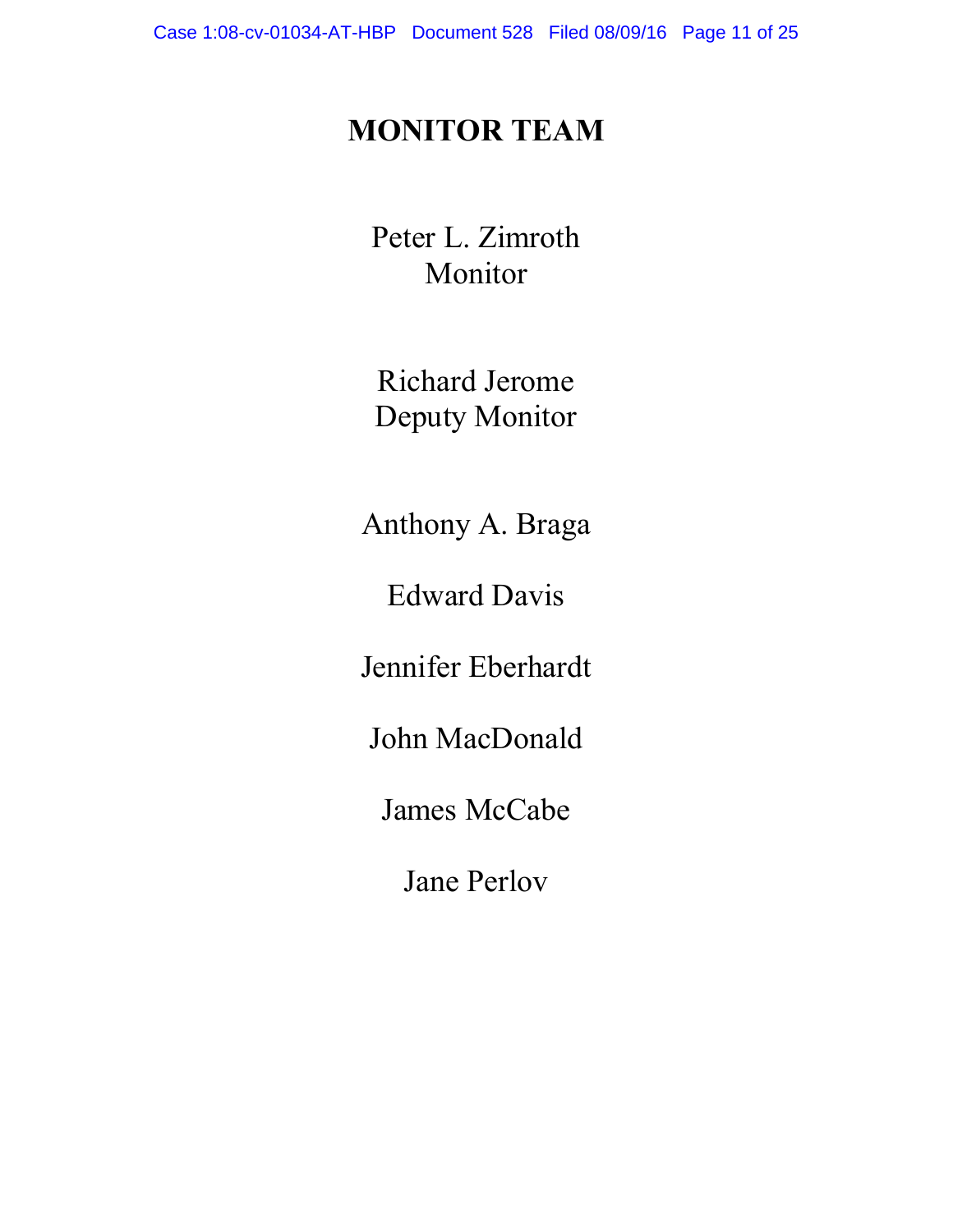#### **MONITOR'S THIRD REPORT: INTERIM BRIEFING ON BODY–WORN CAMERA PILOT PROGRAM**

#### *Introduction*

The court initially provided that body-worn cameras (BWCs) must be worn for a oneyear period by officers on patrol in one precinct per borough—specifically, the precinct with the highest number of stops in that borough during 2012. These NYPD commands were identified as the 23rd, 40th, 75th, 103rd, and 120th Precincts. As we noted in our prior reports, this order needed to be altered to ensure that the program yielded robust information sufficient to make the required assessments. First, those five precincts were no longer those with the highest number of recorded stops. Second, the *a priori* selection in the remedial order of the five precincts in which the cameras would be deployed raised difficulties because that choice would make a randomized controlled experiment impossible.<sup>1</sup> The monitor recommended, and on December 8, 2015 with the consent of all the parties, the court modified, the remedial order to require the NYPD to use a randomized experimental design for the BWC one-year pilot program. The randomized experimental design will maximize the usefulness of the pilot. The basic components of the proposed randomized control trial of BWCs are described below.

#### *Randomized Controlled Trial Design*

Randomized experimental designs allow researchers to assume that the only systematic difference between the control and treatment groups is the presence of the intervention; this

<sup>1</sup> One of the key benefits of using a randomized experimental design is the ability to produce a high degree of confidence in the observed effects. This is ultimately achieved through greater control of extraneous factors or threats to validity. It is important to move from correlation closer to causality; this is what well–executed and high quality research designs allow. *See* Donald T. Campbell and Julian C. Stanley. 1966. *Experimental and quasi– experimental designs for research*. Chicago: Rand McNally.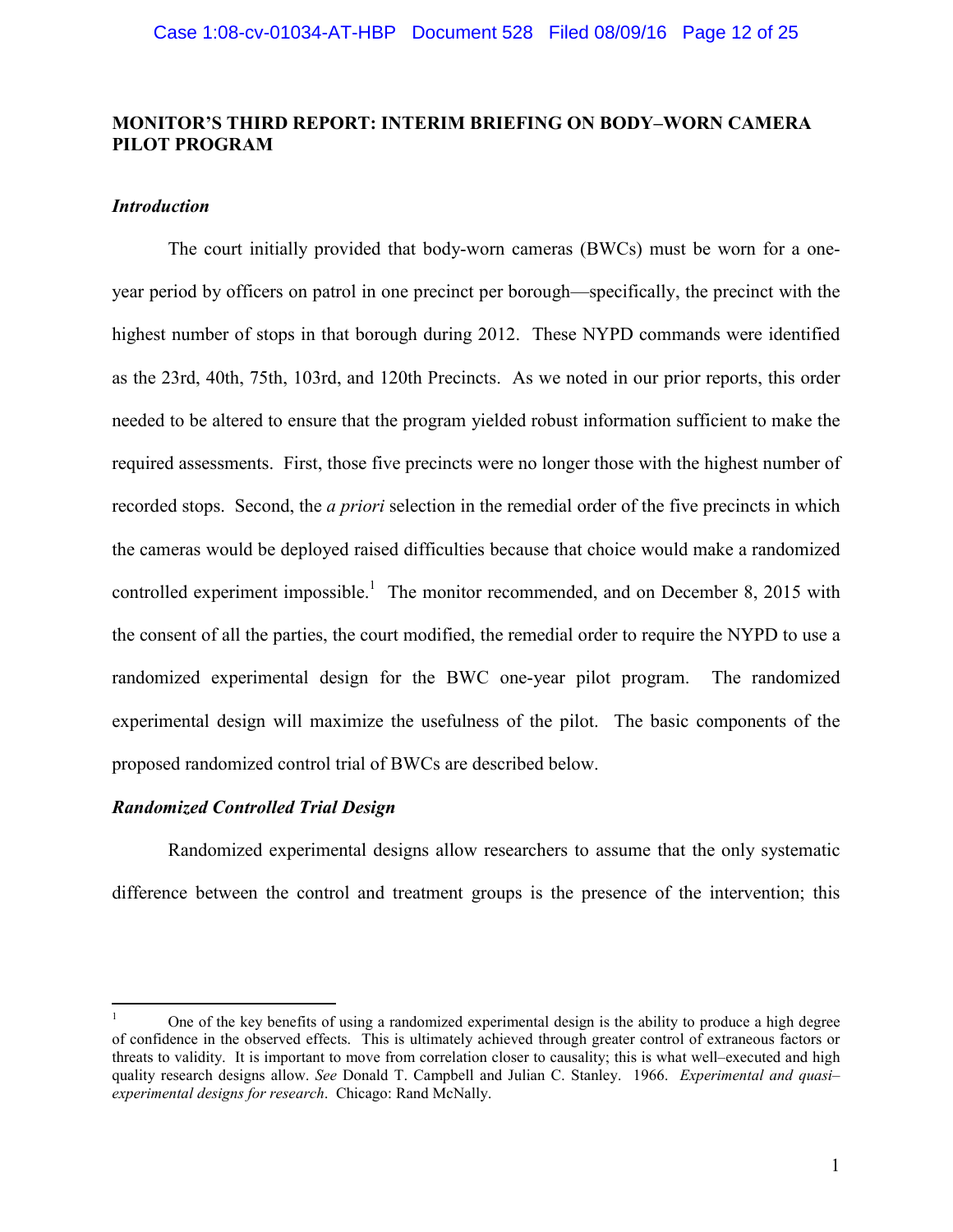#### Case 1:08-cv-01034-AT-HBP Document 528 Filed 08/09/16 Page 13 of 25

permits a clear assessment of effects of the intervention.<sup>2</sup> A cluster-randomized experiment is a variation of the classic randomized controlled trial (RCT) design in which clusters (groups) of subjects, rather than individual subjects, are randomly allocated to treatment and control conditions.<sup>3</sup> In the proposed cluster RCT, NYPD officers will be randomly allocated by precinct to the BWC treatment group or non-BWC comparison group.

The cluster RCT will enable the evaluation to control for treatment "contamination" across individual officers and civilians. As suggested by the Rialto BWC experiment,<sup>4</sup> officers with BWCs could influence the behavior of officers without BWCs if they simultaneously work in the same area and interact with the same people. Similarly, the exposure to BWCs through a subset of officers in an area could influence how civilians in that area interact with the police more generally. This contamination undermines the ability of experimental analyses to detect intervention effects because both treatment and control officers (and civilians) would be modifying their behaviors due to the presence of BWCs. Randomly allocating groups of officers who work in distinct precincts to treatment and control conditions limits the treatment contamination problem. The random allocation of smaller units of analysis, such as sectors within precincts, was considered but ultimately rejected. Depending on calls for service and other demands for police service, patrol officers do sometimes work in other sectors within precincts. These cross-sector work patterns would cause treatment contamination issues.

<sup>2</sup> William R. Shadish, Thomas D. Cook, and Donald T. Campbell. 2002. *Experimental and quasi– experimental designs for generalized causal inference*. Boston: Houghton Mifflin.

<sup>3</sup> Frederick Mosteller, and Robert F. Boruch, Eds. 2002. *Evidence matters: Randomized trials in education research*. Washington, DC: Brookings Institution Press; David M. Murray. 1998. *Design and analysis of group– randomized trials*. New York: Oxford University Press.

<sup>&</sup>lt;sup>4</sup> Barak Ariel, William Farrar, and Alex Sutherland. 2015. The effect of police body–worn cameras on use of force and citizens' complaints against the police: A randomized controlled trial. *Journal of Quantitative Criminology*, 31 (3): 509–535.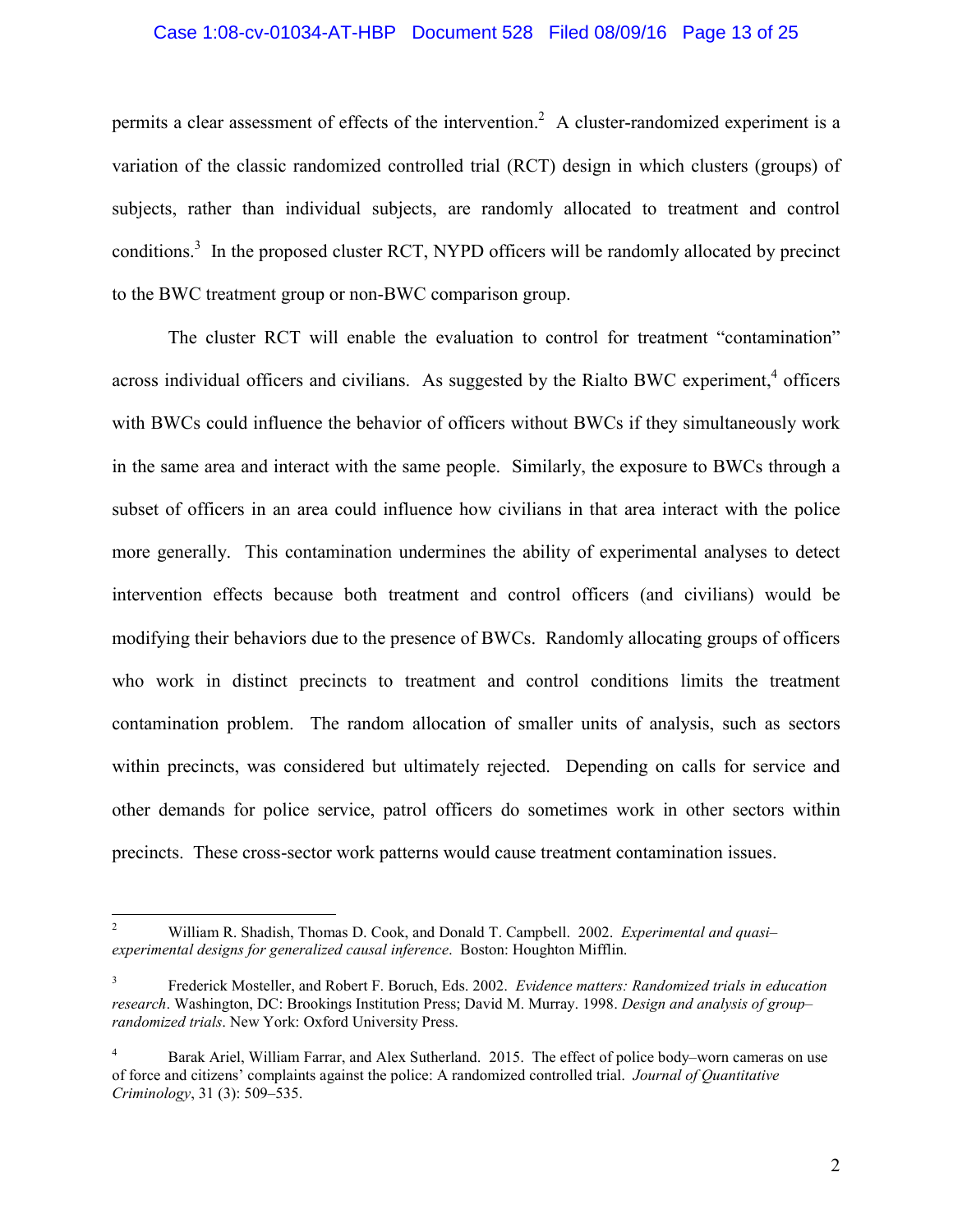#### Case 1:08-cv-01034-AT-HBP Document 528 Filed 08/09/16 Page 14 of 25

In the proposed RCT, eligible NYPD precincts will be ranked according to the 2012– 2015 mean yearly counts of complaints investigated by the Civilian Complaint Review Board (CCRB) in New York City.<sup>5</sup> As described further below, the top 40 precincts will then be matched into pairs based on CCRB counts and crime, police, and neighborhood characteristics. Precincts in the 20 matched pairs will then be randomly allocated to the BWC treatment group and non-BWC comparison group. It will be important to identify a well-defined group of officers to ensure an "apples to apples" comparison of officers in the treatment and control groups. It is also important to include both uniformed officers and plainclothes officers working specialized units, who have different levels of SQF activities.

According to the court order, there will be approximately 1,000 NYPD officers in the treatment group (20 precincts with 50 officers per treatment precinct) and 1,000 NYPD officers in the control group.<sup>6</sup> One way to ensure a well–defined group of officers would be to select all patrol officers assigned to a specific shift. For instance, BWCs could be provided to all patrol officers working the third platoon in the treatment group (there are approximately 35 patrol officers in each platoon). An additional approximately 15 officers can be selected from

<sup>&</sup>lt;sup>5</sup> Given the significant change in officer stop and frisk behavior between 2012 and 2015, NYPD data on reported stops and frisks will not be used to determine the NYPD precincts to include in the RCT. Instead, we will be looking at the number of CCRB complaints to make this determination. CCRB complaints correlate well with stop and frisk activity. A 2012 study by the Civilian Complaint Review Board in New York City shows that the police precincts with the highest number of civilian complaints against officers had the highest SQF rates (*see* http://www.nydailynews.com/new–york/brooklyn/complaints–cops–mirror–stop–and–frisk–numbers–article– 1.1388735. Accessed May 30, 2015). We found that, for all NYPD precincts, 2012 precinct CCRB counts and 2012 precinct stop counts were highly correlated (Pearson's  $r = .84$ ,  $p < .000$ ).

<sup>6</sup> Since outcomes for individuals within clusters may be correlated, standard sample sizes need to be inflated for cluster randomized controlled trials. Using the "Optimal Design" software available from the University of Michigan (http://sitemaker.umich.edu/group–based/optimal\_design\_software), a total sample size of 2,000 (40 clusters of 50 subjects each) will provide statistical power at the .78 level to detect a standardized effect size of .20 and statistical power at the .99 level to detect a standardized effect size of .40, depending on assumptions about the intra class correlations in the outcome measure. Stephen W. Raudenbush, et al. (2011). *Optimal design software for multi–level and longitudinal research* (Version 3.01) [Software]. Available from www.wtgrantfoundation.org.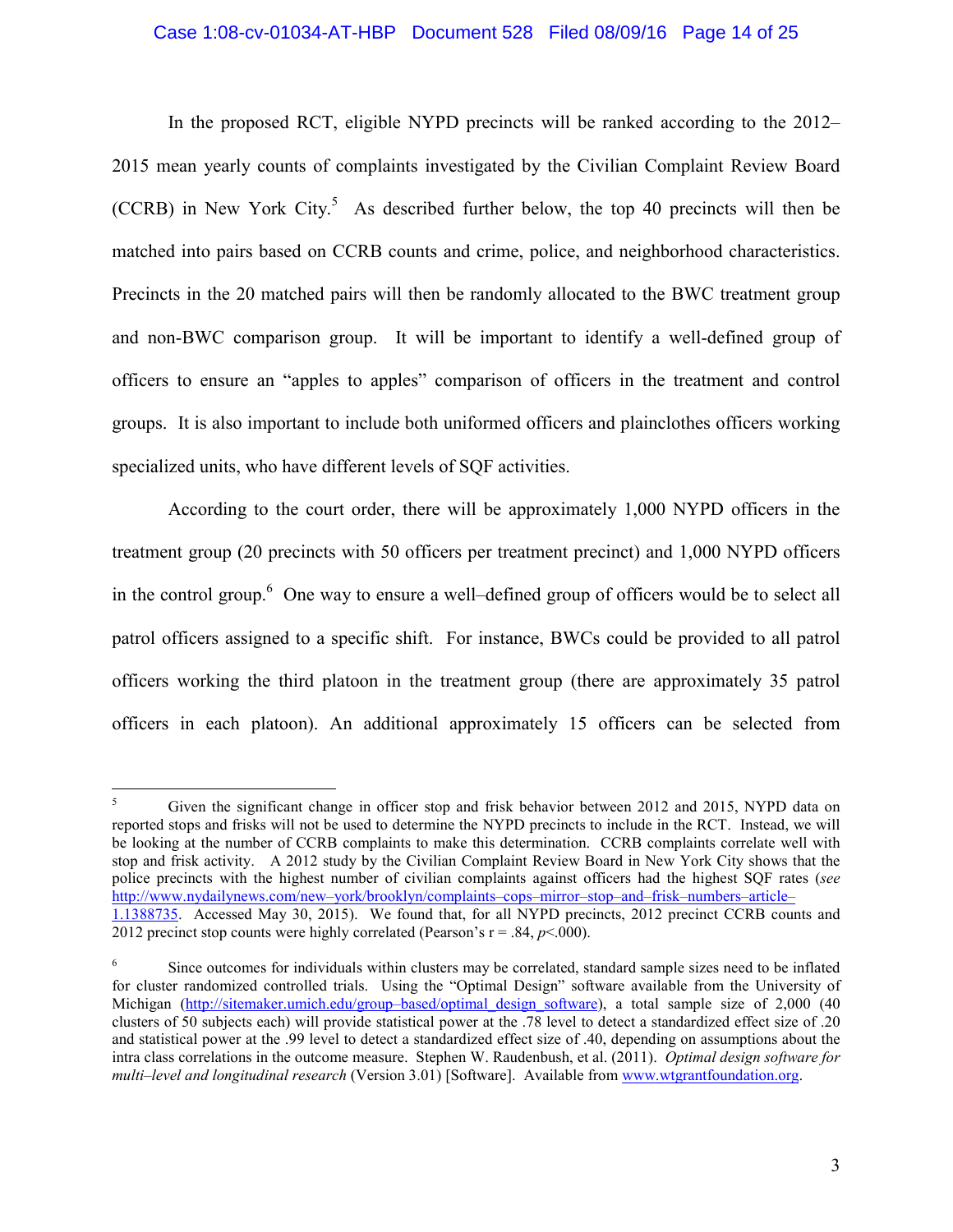#### Case 1:08-cv-01034-AT-HBP Document 528 Filed 08/09/16 Page 15 of 25

specialized units, such as anti-crime. The comparison group would then be composed of patrol officers working the third platoon and officers in the same specialized units as the BWC precincts.

#### *Exclusions*

Six NYPD precincts will be excluded from the randomized field experiment. The NYPD piloted the BWC camera technology in the 23rd, 40th, 75th, 103rd, and 120th Precincts. The presence of the BWC technology excludes these precincts from serving as comparison areas due to treatment contamination considerations. As such, these precincts cannot be matched into pairs and randomly allocated to treatment or control conditions. Finally, the 22nd Precinct serving Central Park will be excluded because it has relatively low levels of NYPD activity and an almost non-existent residential population. There is also no natural comparison precinct for Central Park.

As Table 1 reveals, all five boroughs have at least one precinct eligible for inclusion in the randomized field experiment.

|                 | Eligible | Not Eligible | Total |
|-----------------|----------|--------------|-------|
| Manhattan       | 20       |              | 22    |
| <b>Bronx</b>    | 11       |              | 12    |
| <b>Brooklyn</b> | 22       |              | 23    |
| Queens          | 15       |              | 16    |
| Staten Island   | 3        |              |       |
| Total           |          |              | 77    |

| Table 1. Eligibility of NYPD precincts for inclusion in BWC experiment |  |  |
|------------------------------------------------------------------------|--|--|
|------------------------------------------------------------------------|--|--|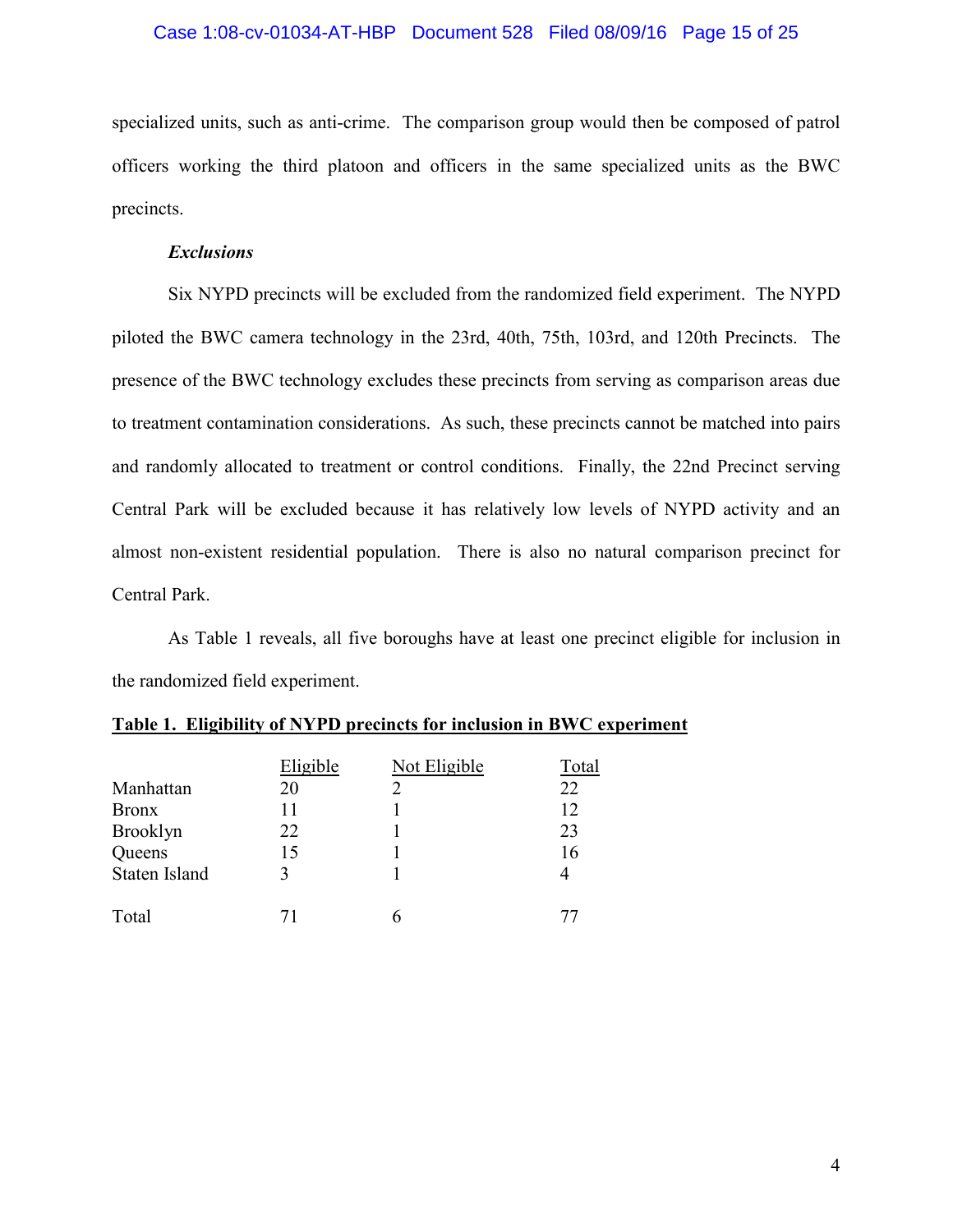#### *Ranking*

Seventy-one precincts were ranked according to 2012–2015 mean yearly counts of CCRB complaints (mean = 61.1, median = 50.5, range = 17.8 to 160.3).<sup>7</sup> The 2012–2015 mean rate of CCRB complaints per 100,000 residents was considered as a possible ranking metric. We determined that the number of complaints (mean yearly count) is a better metric than the rate of complaints because precincts with lower residential populations and higher levels of commercial and recreational activity often had artificially high ranks when rates were used.

For 2012–2015 CCRB mean yearly counts, the top 40 precincts to be included in the BWC RCT had a mean  $= 80.9$ , median  $= 76.5$ , and range  $= 49.0$  to 160.3. The 31 precincts that will be excluded from the RCT had a mean  $= 35.6$ , median  $= 36.8$ , and range  $= 17.8-48.8$ . In sum, CCRB complaints were a little more than two times higher in the top 40 precincts selected for the RCT relative to CCRB complaints in the 31 precincts that were excluded. As Table 2 reveals, all five boroughs had at least one eligible precinct in the top 40 precincts ranked by yearly mean CCRB counts.

|                      | Top $40$ | Not Top 40 | Total |
|----------------------|----------|------------|-------|
| Manhattan            | 10       | 10         | 20    |
| <b>Bronx</b>         | 9        | 2          | 11    |
| <b>Brooklyn</b>      | 13       | 9          | 22    |
| Queens               |          | 8          | 15    |
| <b>Staten Island</b> |          | 2          | 3     |
| Total                | 40       | 31         | 71    |

**Table 2. Inclusion of eligible NYPD precincts in top 40 CCRB yearly mean counts by borough**

<sup>7</sup> In July 2013, the 121 Precinct was formed from areas in the 120th and 122nd Precincts on Staten Island. Unfortunately, data for the newly formed precinct was not available in 2012 and 2013. CCRBs in these areas were included in the 120 and 122 Precinct counts in 2012 and 2013. As such, only 2014–2015 CCRB counts will be considered for these three precincts rather than the mean 2012–2015 CCRB counts.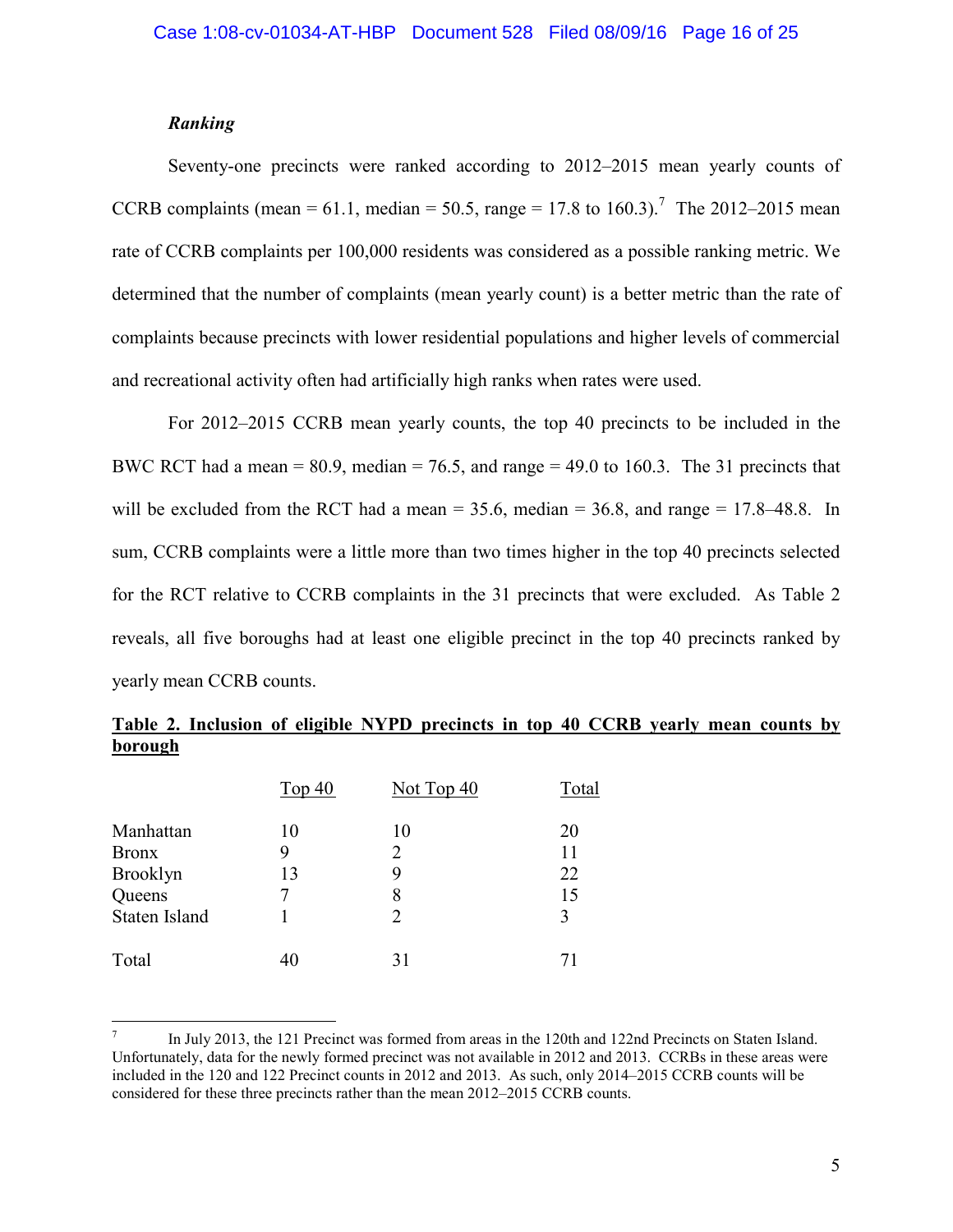#### *Matching and Randomization*

Simple but deliberate matching exercises ensure that any peculiarities found in one sample will most likely occur in the other as well.<sup>8</sup> The matching method was primarily a qualitative exercise informed by simple quantitative analyses of administrative data. With the support of the NYPD, Professor Anthony Braga, a member of the monitor team, toured all 77 precincts to develop qualitative information on neighborhood characteristics and dynamics that might not be apparent when reviewing official data. This information was considered when finalizing matched pairs.

Precincts were matched into pairs within boroughs by first comparing mean yearly CCRB counts to ensure that treatment and control groups would be balanced on this key outcome measure. Other relevant variables were then considered during the matching process. These variables included: 2012–2015 mean yearly arrest counts, 2012–2015 mean yearly arrest counts where force was used,  $2012-2015$  mean yearly major crime counts,  $92012-2015$  mean yearly counts of sworn officers,  $2014-2015$  mean 911 calls for service counts,<sup>10</sup> and an overall concentrated disadvantage index for the neighborhoods that comprised the precincts based on census block data from the 2013 U.S. Census Bureau's American Community Survey.<sup>11</sup>

<sup>8</sup> Hubert Blalock. 1979. *Social statistics*. Revised second edition. New York, NY: McGraw–Hill; Peter H. Rossi, Mark Lipsey, and Howard Freeman. 2006. *Evaluation: A systematic approach.* Seventh edition. Newbury Park, CA: Sage Publications.

The seven major crime categories reported by the NYPD include: Murder, Rape, Robbery, Felony Assault, Burglary, Grand Larceny, and Grand Larceny Auto.

<sup>&</sup>lt;sup>10</sup> The NYPD 911 call center transitioned to a new computer–aided dispatch (CAD) in May 2013. The new CAD system changed the 911 calls for service counting procedures. Due to inconsistent counts over time, we were limited to using 2014 and 2015, the most recent two years of calls for service data available.

<sup>&</sup>lt;sup>11</sup> The concentrated disadvantage index is a standardized index composed of the percentage of residents who are black, the percentage of residents receiving public assistance, the percentage of families living below the poverty line, the percentage of female–headed households with children under the age of 18, and the percentage of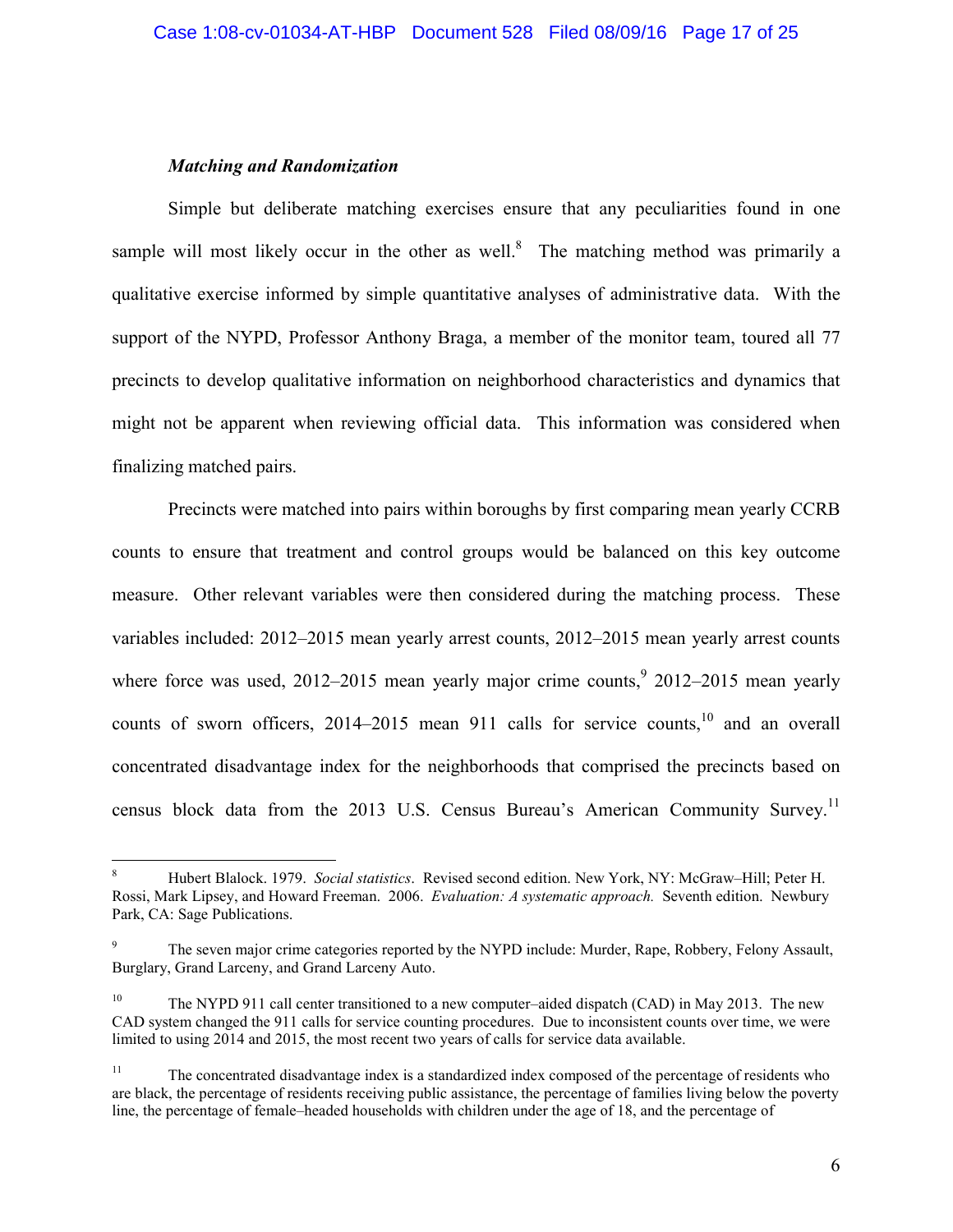#### Case 1:08-cv-01034-AT-HBP Document 528 Filed 08/09/16 Page 18 of 25

Professor Braga and the monitor met with NYPD officials and reviewed the matching process and an initial set of matched precincts. Based on the NYPD's familiarity with conditions in certain precincts, appropriate adjustments were made to create the best matches. The matching process yielded 20 pairs of NYPD precincts that were eligible for randomization to treatment and control conditions.

#### *Randomization of Precincts and Assessment of Cluster Balance*

A randomization algorithm was used to determine randomly which of the precincts within the pair would receive the body-worn camera treatment. The precincts that were not selected from each of the pairs were control areas. Table 3 presents the treatment precincts that resulted from the randomization outcomes. All five boroughs have at least one precinct included in the treatment group. Manhattan has five treatment precincts (13th, 18th, 25th, 30th, and 34th), the Bronx has five treatment precincts (42nd, 43rd, 44th, 47th, and 48th), Brooklyn has six treatment precincts (60th, 63rd, 67th, 71st, 79th), Queens has three treatment precincts (102nd, 105th, and 115th), and Staten Island has one treatment precinct (121st).

#### **Table 3. List of treatment precincts**

| Precinct 60<br>Precinct 13  |  |
|-----------------------------|--|
|                             |  |
| Precinct 63<br>Precinct 18  |  |
| Precinct 25<br>Precinct 67  |  |
| Precinct 30<br>Precinct 71  |  |
| Precinct 34<br>Precinct 72  |  |
| Precinct 42<br>Precinct 79  |  |
| Precinct 43<br>Precinct 102 |  |
| Precinct 44<br>Precinct 105 |  |
| Precinct 47<br>Precinct 115 |  |
| Precinct 48<br>Precinct 121 |  |

unemployed residents (as measured by the percentage of men over the age 16 who did not work in the previous year). For instance, *see* Robert J. Sampson, Stephen W. Raudenbush, and Felton Earls. 1997. Neighborhoods and violent crime: A multilevel study of collective efficacy. *Science,* 277: 918–924.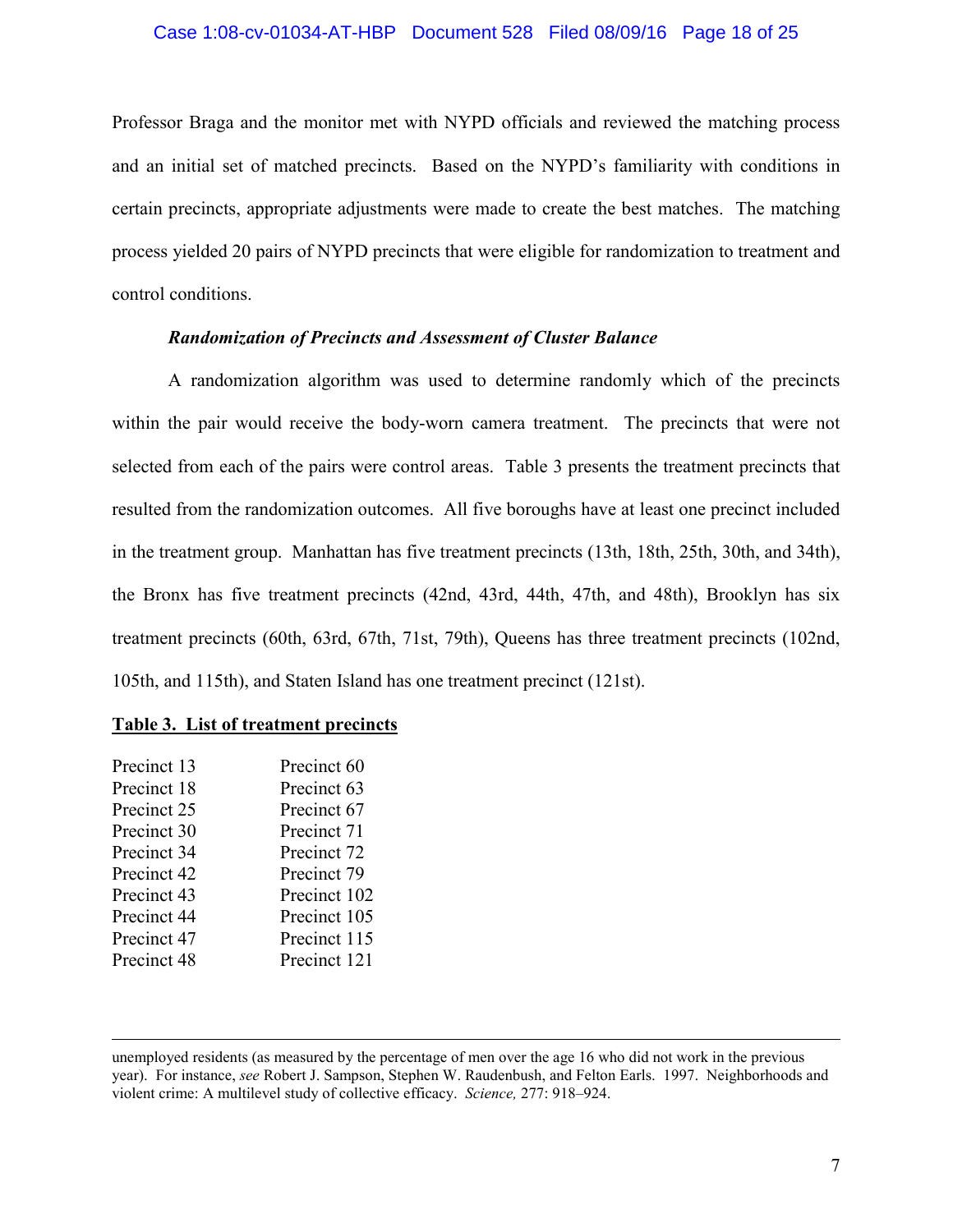#### Case 1:08-cv-01034-AT-HBP Document 528 Filed 08/09/16 Page 19 of 25

Table 4 presents a comparison of the treatment and control precincts on selected police, crime, and neighborhood characteristics. Simple comparisons of group means (Table 4) and distributions (Table 5) reveal that the treatment and control precincts are similar on average and in their joint distributions.<sup>12</sup> This suggests that the matching and randomization procedure generated balanced treatment and control clusters. While conditions do vary within precincts, the balanced clusters help to ensure that the treatment and control officers will be working in broadly similar neighborhood, crime, and policing contexts.

#### **Table 4. Comparison of treatment and control precinct characteristics**

|                           | Treatment<br>Mean | Control<br>Mean | Std. Mean<br>Difference | t       | p> t  |
|---------------------------|-------------------|-----------------|-------------------------|---------|-------|
|                           |                   |                 |                         |         |       |
| Population                | 115,557.2         | 102,705.1       | .143                    | 0.90    | 0.376 |
| Concentrated disadvantage | .247              | .409            | $-.077$                 | $-0.48$ | 0.637 |
| <b>Officers</b>           | 200.8             | 198.1           | .035                    | 0.21    | 0.833 |
| Major crimes              | 1,643.6           | 1,576.0         | .067                    | 0.42    | 0.678 |
| Arrests                   | 5,885.1           | 6,068.7         | $-.038$                 | $-0.24$ | 0.814 |
| Arrests w/force           | 114.6             | 124.3           | $-.083$                 | $-0.52$ | 0.608 |
| 911 calls                 | 68,553.6          | 66,669.7        | .054                    | 0.33    | 0.743 |
| <b>CCRB</b>               | 81.2              | 80.7            | .009                    | 0.06    | 0.954 |

N= 40 (20 treatment precincts, 20 control precincts)

Note: The standardized mean differences are Beta coefficients generated by ordinary least squares regressions of each precinct characteristic on group assignment.

<sup>&</sup>lt;sup>12</sup> It is important to note that caution should be used when interpreting the t–test results due to the small sample size (total N=40, 20 cases in each group).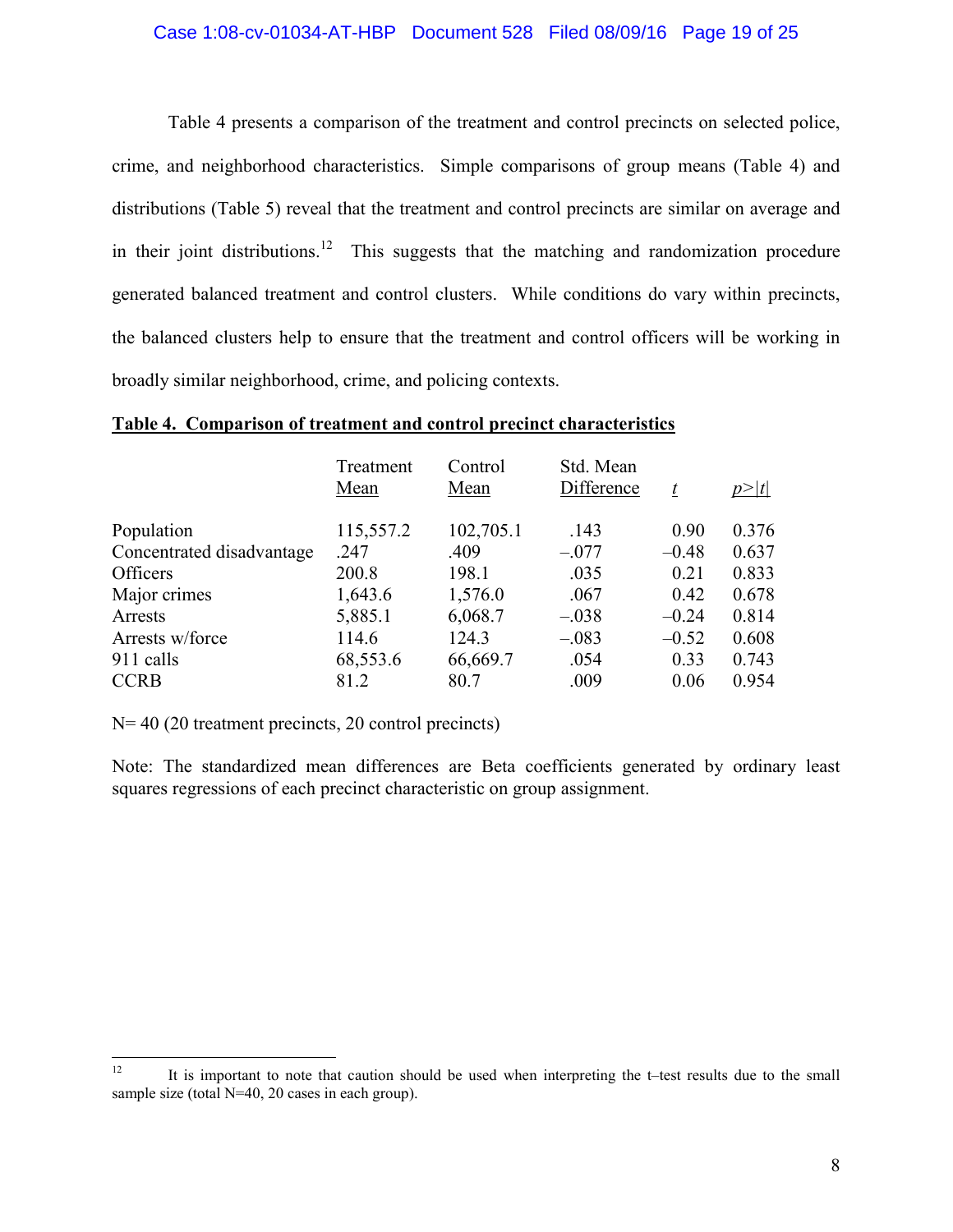|                           | Combined |            |
|---------------------------|----------|------------|
|                           | $K-S$ D  | $p$ -value |
| Population                | 0.250    | 0.560      |
| Concentrated disadvantage | 0.250    | 0.560      |
| <b>Officers</b>           | 0.250    | 0.560      |
| Major crimes              | 0.200    | 0.819      |
| Arrests                   | 0.150    | 0.978      |
| Arrests w/force           | 0.300    | 0.329      |
| 911 calls                 | 0.250    | 0.560      |
| <b>CCRB</b>               | 0.150    | 0.978      |
|                           |          |            |

#### **Table 5. Comparison of treatment and control precinct characteristic distributions**

Note: Treatment and control precincts were compared using two-sample Kolmogorov-Smirnov tests for equality of distribution functions.

#### *Selection of NYPD Officers and Assessment of Unit of Analysis Balance*

The NYPD provided data on  $N=4,942$  officers working the third platoon (squads C1, C2, C3) and assigned to anti-crime, traffic, and conditions units in the 77 precincts, so the units of analysis could be examined to determine whether they systematically differed in the treatment and control groups. The NYPD provided the monitor team information regarding the assignments of officers working the third platoon and selected specialized units in all 77 precincts as of December 31, 2015. It is important to note that this represents a snapshot of NYPD officer assignments, as individual officers change assignments over time due to transfers, promotions, retirements, and other employment changes. A total of 2,618 officers were assigned to the third platoon, anti-crime and conditions units in the 40 precincts to be included in the proposed RCT.

Table 6 presents the distribution of officers assigned to the third platoon, anti-crime, and conditions units in the 40 precincts by treatment and control groups. The precincts randomly allocated to the treatment group have larger numbers of officers staffing third platoon and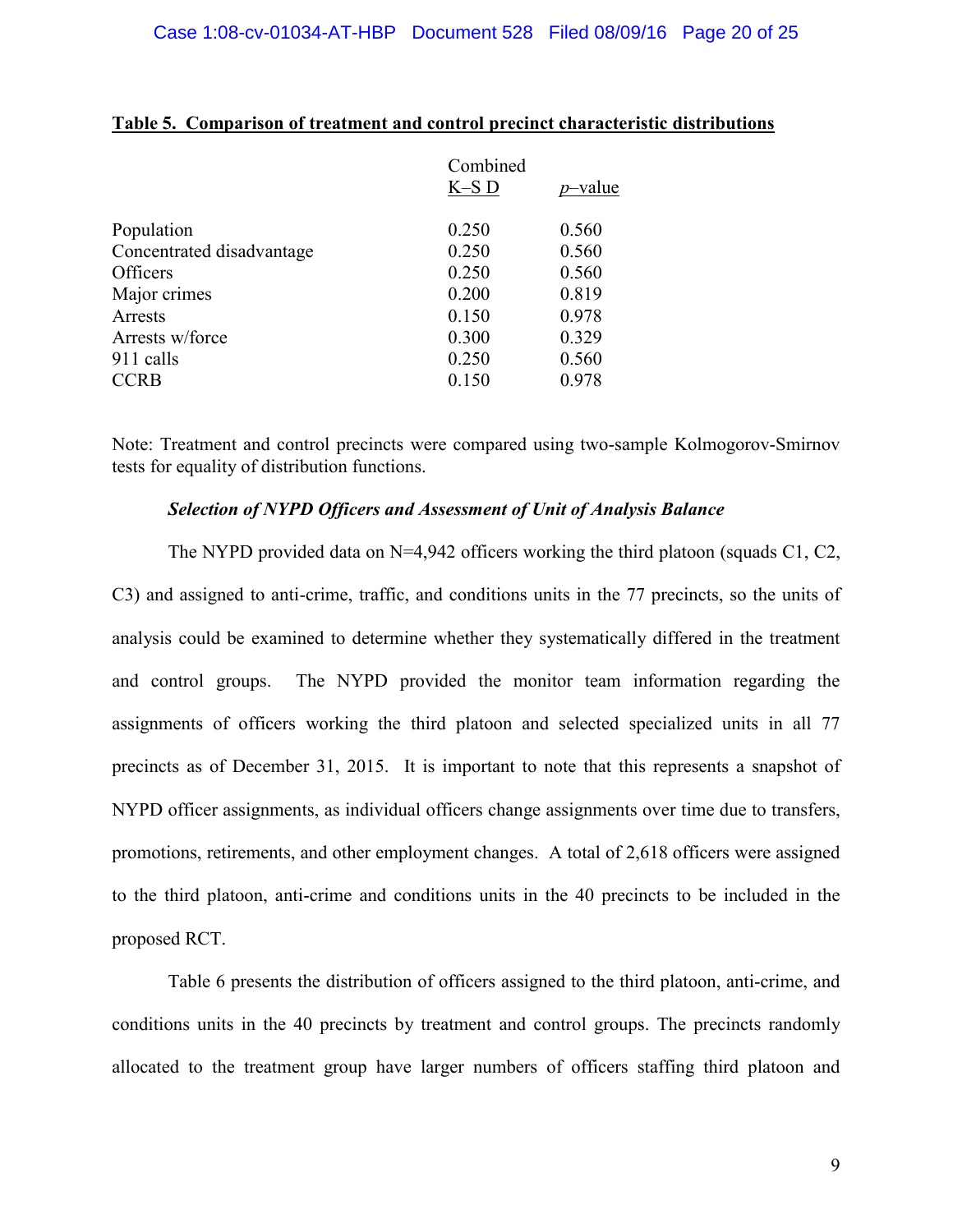#### Case 1:08-cv-01034-AT-HBP Document 528 Filed 08/09/16 Page 21 of 25

conditions assignments, while the control precincts have a higher number of anti-crime officers. As previously noted in Table 4, the treatment precincts had slightly larger numbers of officers relative to the control precincts, but this size difference was not statistically significant.

As part of its strategy for the Department (the "neighborhood policing" plan), the NYPD will be discontinuing the conditions units and reassigning these officers to patrol functions. We therefore did not include conditions unit officers in the current RCT design. It is likely that the number of patrol officers on the third platoon will increase as the NYPD continues to implement its neighborhood-policing plan. Combining the third platoon patrol and anti-crime officers yields N=1,138 treatment officers and N=1,126 control officers (again, these numbers represent a snapshot of staffing levels as of December 31, 2015 and are subject to change).

| Table 6. Distribution of Officers by Assignment in Treatment and Control Precincts |  |  |  |
|------------------------------------------------------------------------------------|--|--|--|
|                                                                                    |  |  |  |

|                      | Treatment | Control | Total |
|----------------------|-----------|---------|-------|
| Third platoon patrol | 927       | 892     | 1,819 |
| Conditions           | 178       | 176     | 354   |
| Anti-crime           | 211       | 234     | 445   |
| Total                | 1,316     | 1,302   | 2,618 |

Simple comparisons of group means (Table 7) and joint distributions (Table 8) did not reveal any statistically significant differences in officer rank, sex, race/ethnicity, age, years on the job, or CCRB complaint rate per year of service for officers included in the treatment and control groups.<sup>13</sup> Taken as a whole, these analyses suggest that randomization was achieved as the process generated balanced clusters and units of analysis.

<sup>&</sup>lt;sup>13</sup> The NYPD provided the monitor team with the CCRB complaint counts per officer for the length of their careers. Treatment officers had a total mean of 1.8 CCRB complaints with a range of 0–9 complaints. Control officers had a total mean of 1.9 CCRB complaints with a range of 0–29 complaints. Since career lengths vary (see Table 7), the number of complaints was divided by time of service to estimate each individual officer's CCRB complaint rate per year of service.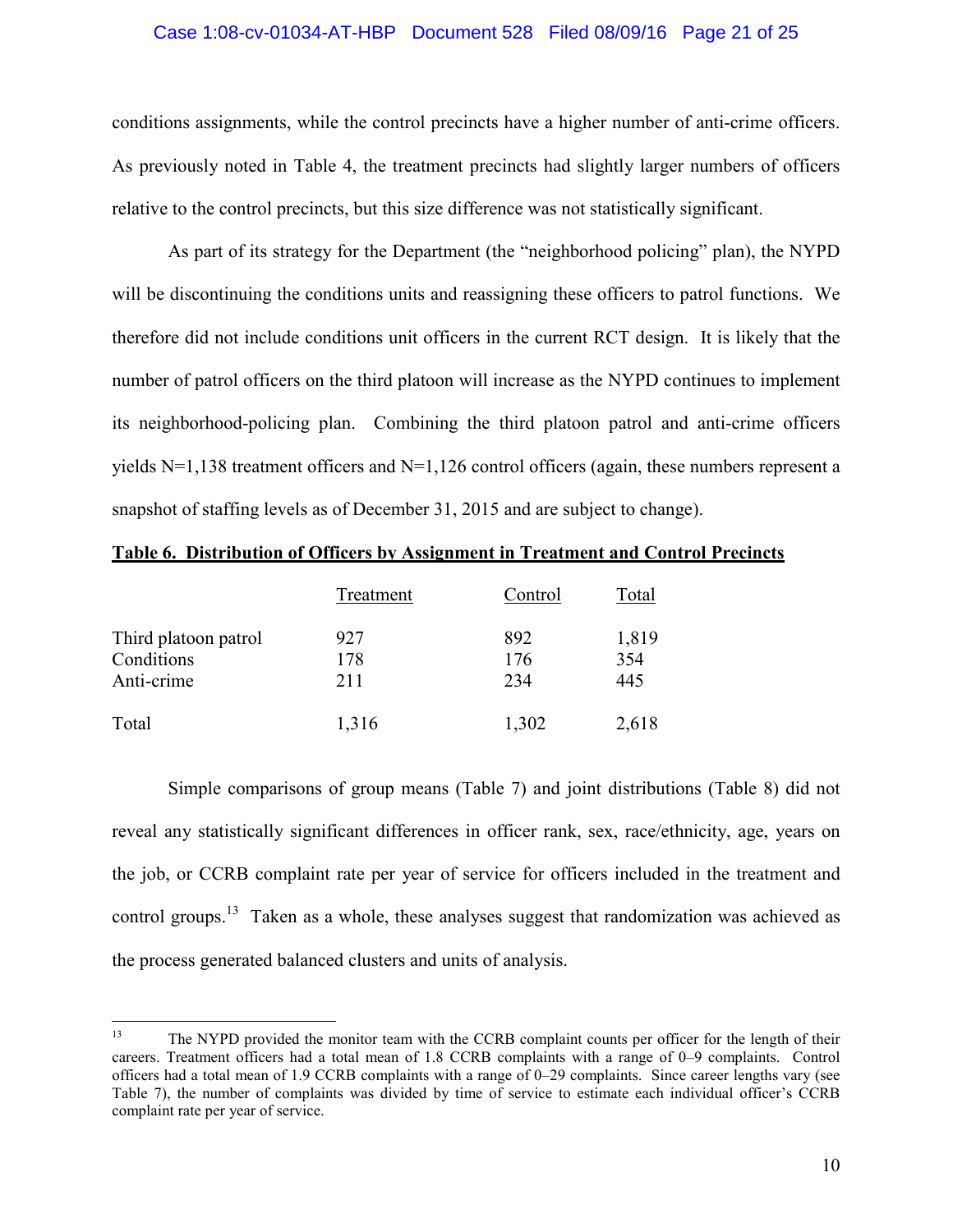|                             |                  |           | Std. Mean  |                 |       |
|-----------------------------|------------------|-----------|------------|-----------------|-------|
|                             | <b>Treatment</b> | Control   | Difference | $\underline{t}$ | p> t  |
| Officer rank                |                  |           |            |                 |       |
| % Police officer            | 89.7             | 89.9      |            |                 |       |
| % Sergeant                  | 10.3             | 10.1      | .0026      | 0.12            | 0.902 |
| Officer sex                 |                  |           |            |                 |       |
| % Male                      | 88.4             | 89.1      |            |                 |       |
| % Female                    | 11.6             | 10.9      | .0106      | 0.51            | 0.611 |
| Officer race/ethnicity      |                  |           |            |                 |       |
| % White                     | 50.9             | 53.7      | $-.0285$   | $-1.36$ 0.175   |       |
| % Hispanic                  | 29.6             | 25.1      |            |                 |       |
| % Black                     | 13.4             | 14.5      |            |                 |       |
| % Asian/other               | 6.2              | 6.7       |            |                 |       |
| Officer age                 |                  |           |            |                 |       |
| Mean years                  | 32.1             | 31.8      | .0197      | 0.94            | 0.348 |
| Range                       | $21 - 62$        | $21 - 58$ |            |                 |       |
| Officer years on the job    |                  |           |            |                 |       |
| Mean years                  | 6.1              | 6.1       | $-.0027$   | $-0.13$         | 0.896 |
| Range                       | $<1 - 36$        | $<1-33$   |            |                 |       |
| Officer CCRB complaint rate |                  |           |            |                 |       |
| Mean yearly rate            | 0.243            | 0.275     | $-.0275$   | $-1.31$         | 0.190 |
| Range                       | $0 - 3.0$        | $0 - 3.7$ |            |                 |       |
| Officer assignment          |                  |           |            |                 |       |
| % Third platoon patrol      | 81.5             | 79.2      |            |                 |       |
| % Anti-crime                | 18.5             | 20.8      | $-.0281$   | $-1.34$ 0.180   |       |

#### **Table 7. Comparison of characteristics of NYPD patrol officers working the third platoon and anti-crime units in treatment and control precincts**

 $N = 2,264$  (1,138 treatment officers, 1,126 control officers)

Notes: The NYPD reports both white Hispanic officers and non-white Hispanic officers as "Hispanic" officers. The data did not allow race by ethnicity classifications. The standardized mean differences are Beta coefficients generated by ordinary least squares regressions of each precinct characteristic on group assignment. For the rank and sex dummy variables, police officer and male were the reference categories, respectively. For the white dummy variable, non-white was the reference category.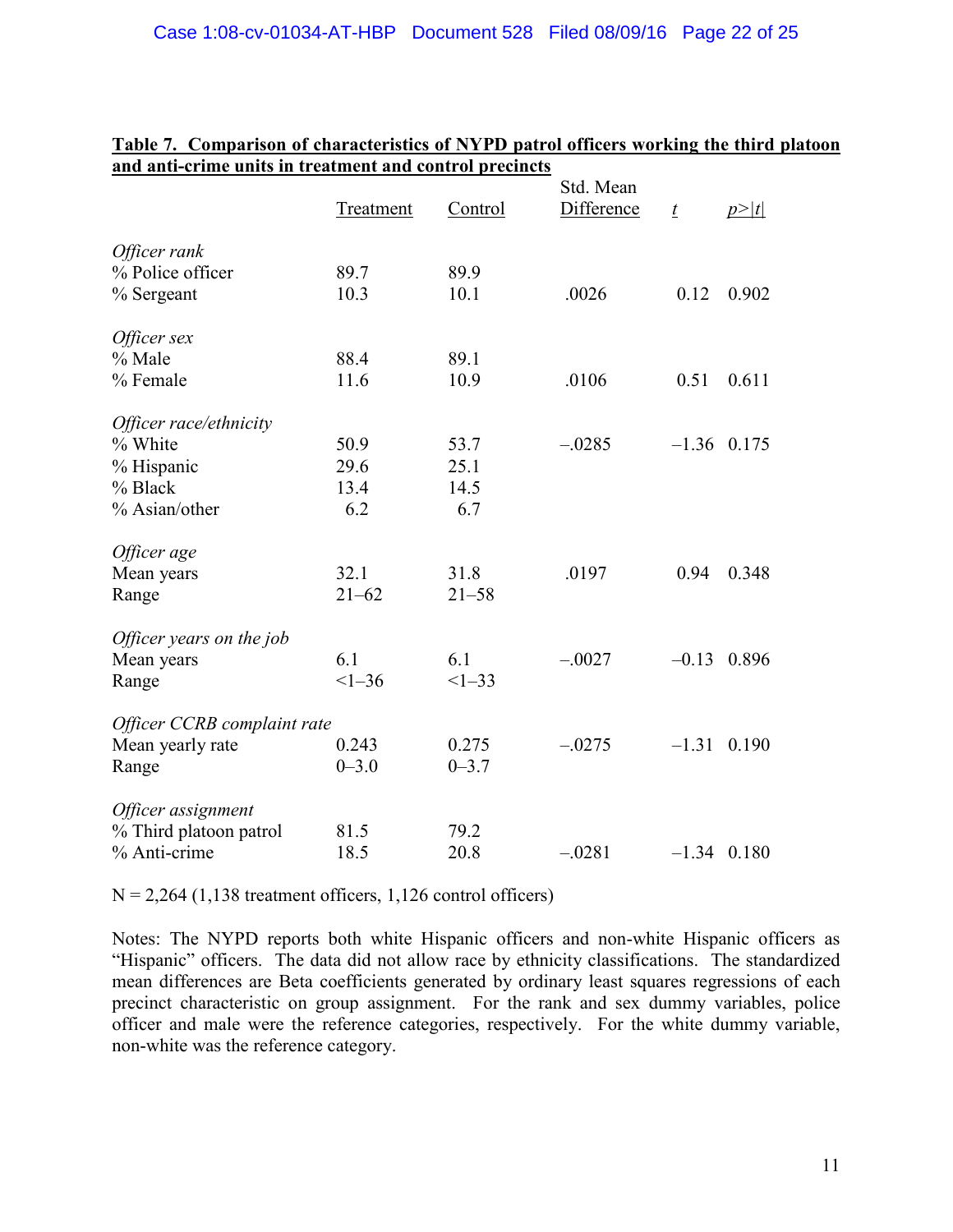|                     | Combined |                 |
|---------------------|----------|-----------------|
|                     | $K-S$ D  | <i>p</i> -value |
| Sergeant            | 0.0016   | 1.000           |
| Female              | 0.0068   | 1.000           |
| White               | 0.0285   | 0.747           |
| Age                 | 0.0254   | 0.859           |
| Years on the job    | 0.0261   | 0.834           |
| Anti-crime          | 0.0224   | 0.939           |
| CCRB complaint rate | 0.0328   | 0.578           |
|                     |          |                 |

#### **Table 8. Comparison of treatment and control officer characteristic distributions**

Note: Treatment and control precincts were compared using two-sample Kolmogorov-Smirnov tests for equality of distribution functions.

#### *Remaining Program Implementation and Evaluation Issues*

The NYPD is in the process of moving towards a "neighborhood policing" plan that will move officers from the conditions units into patrol positions. This will impact the number of officers working the third platoon over time.

The proposed design safeguards against the diffusion of treatment into the comparison group; in other words, the impact of cameras will be limited to the treatment precincts and should not affect the outcomes in the control precincts. However, the allocation of cameras to patrol officers in one platoon will allow us to analyze contamination impacts across patrol officer work shifts within precincts. It could be that the presence of BWCs in the precinct being worn by officers in the third platoon will have an influence on the behaviors of close colleagues working in the first and second platoons in that precinct, thus generating a desirable "halo effect" on those not wearing BWCs. Similarly, civilians who may anticipate being captured on film may act more courteous to officers in routine interactions. In the real world, contamination impacts are desirable because the presence of BWCs could have larger area-level impacts on officer and civilian behavior beyond those who actually wear the cameras.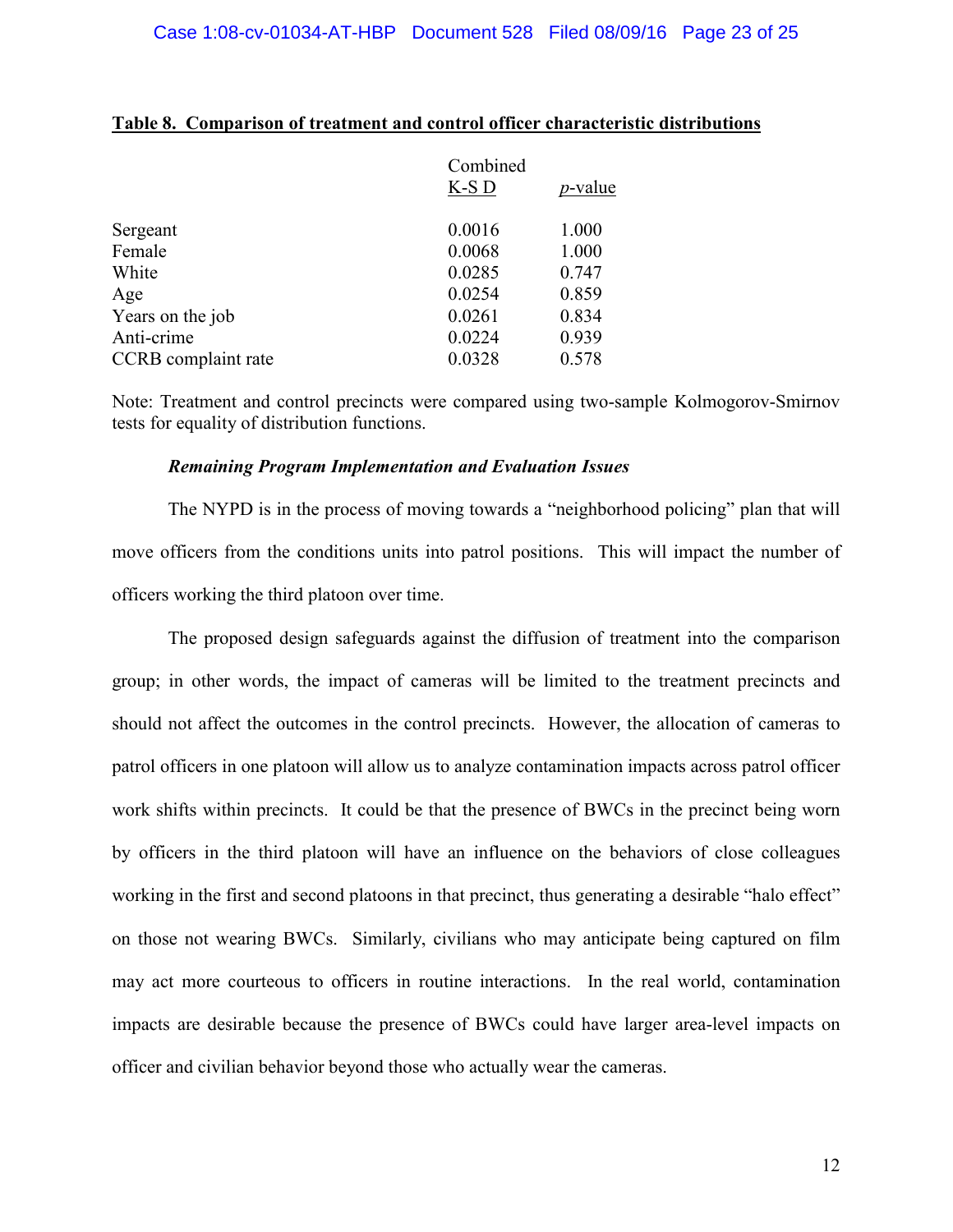#### Case 1:08-cv-01034-AT-HBP Document 528 Filed 08/09/16 Page 24 of 25

On a similar note, it is important to recognize that anti-crime officers (211 treatment, 234 control) work varying tours of duty depending on the specific needs of the precincts assigned. Thus, anti-crime officers in the treatment precincts will be wearing cameras during some hours that do not match the hours of patrol officers in the third platoon. As a result, there may be two types of diffusion effects of the BWC in the treatment precincts: a direct effect on officers not wearing cameras but who work the same shift as specialized unit officers (e.g., anti-crime), and an indirect effect on patrol officers who work on a different shift than officers with BWCs.

|                                                | Anti-crime $(N=445)$ |
|------------------------------------------------|----------------------|
|                                                |                      |
| More than half of tour is on third platoon     | 23.8%                |
| More than half of tour is before third platoon | 33.6%                |
| More than half of tour is after third platoon  | 41.1%                |
| Tour does not intersect with third platoon     | $1.5\%$              |

We will conduct the experimental analysis in a single blind manner. Professor John MacDonald, a member of the monitor team, will analyze the resulting experimental data blinded to which officers are in the treatment and control groups. Braga will provide MacDonald with fictionalized precincts and experimental groups simply listed as group 1 v. group 2. MacDonald will not know which group was the treatment group and will analyze the main outcomes blind to assignment.

There are other issues that still need to be addressed in the development of an evaluation plan that satisfies the requirements of the court order. Working with the NYPD and the parties, the monitor team will develop key outcome measures based on official data sources. These official data measures will include "civilizing/de-escalation" outcomes, such as CCRB complaints, officer use of force incidents, and officer injury and resisting arrest information; officer activity outcomes such as counts of arrests, summons, and stop report forms; outcomes of CCRB complaints, such as complaint dispositions, time-to-complaint disposition, and lawsuits